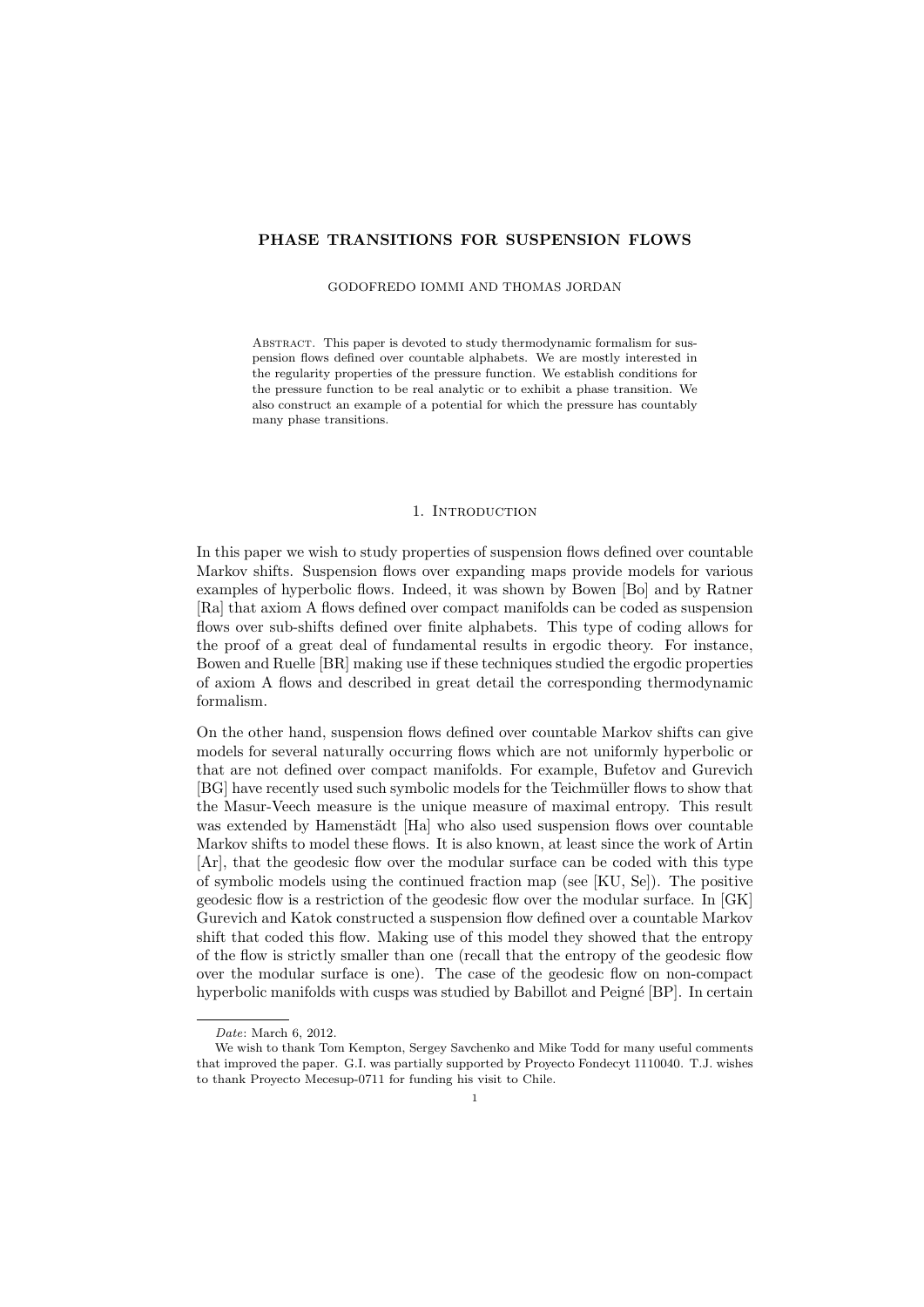cases they obtain a representation that can be coded with a suspension flow over a countable alphabet. This allows for the proof of limit theorems.

The main focus of our study is the thermodynamic formalism associated to suspension flows defined over countable Markov shifts. The pressure has been defined in this context, with different degrees of generality, in [BI, JKL, Ke, Sav]. The variational principle and other properties have been proved (see Section 2). However, the regularity properties of the pressure are poorly understood. If  $\phi$  is a potential, the pressure function  $t \mapsto P_{\Phi}(t\phi)$  is a convex function, therefore it is differentiable except in at most a countable set of points. The pressure function is said to have a phase transition at the point  $t = t_0$  if it is not analytic at that point. It was shown by Bowen and Ruelle [BR] that in the context of suspension flows defined over subshifts of finite type on finite alphabets with a Hölder roof function, the pressure function for Hölder potentials is real analytic. That is, there are no phase transitions. The situation in our context is completely different. Indeed, in Theorem 4.1 we establish sufficient conditions for a regular potential so that the corresponding pressure function exhibits a phase transition. We are able to determine exactly when the pressure may have phase transitions. However, we also give an example to show the behaviour can be much more complicated, in particular we construct an example with countably many phase transitions.

It is worth pointing out that our results and examples hold, in particular, for suspension flows defined over the full-shift on a countable alphabet. In the discrete time case, that is countable Markov shifts, there is a combinatorial obstruction for the existence of phase transitions for regular potentials. Indeed, for locally Hölder potentials (see sub-section 2.1 for precise definition) defined over the full-shift, the pressure function when finite is real analytic (see Theorem 2.3 or [MU1, Sa2]). The situation is completely different in the continuous time case and in Example 5.3 we show it is possible for a regular potential to exhibit countably many phase transitions. The situation is similar to the one for multifractal analysis of Gibbs measures studied in [HMU] and [Io1]. Actually, with the techniques developed in this paper it should be possible to exhibit multifractal spectra with countably many phase transitions.

Our main result, Theorem 4.1, holds for suspension flows defined over countable Markov shifts satisfying a combinatorial assumption, namely the BIP condition (see Section 2 for a precise definition). However, adapting the well known procedure of inducing we are able to deal with systems not having this property. Indeed, in Theorem 6.3 we consider suspension flows defined over an arbitrary topologically mixing countable Markov shift and we establish conditions so that the pressure function is real analytic or has one phase transition. In this general setting checking the condition of the theorem can be more complicated. That depends upon the combinatorics of the Markov shift on the base.

Even though our results are of a symbolic nature we stress that they can be readily applied to some geometric examples. In Section 6 we consider the positive geodesic flow. We establish conditions that ensure the existence of unique equilibrium measures. Moreover, we are able to prove that under certain assumptions the pressure function is real analytic or it can have one phase transition. A strong motivation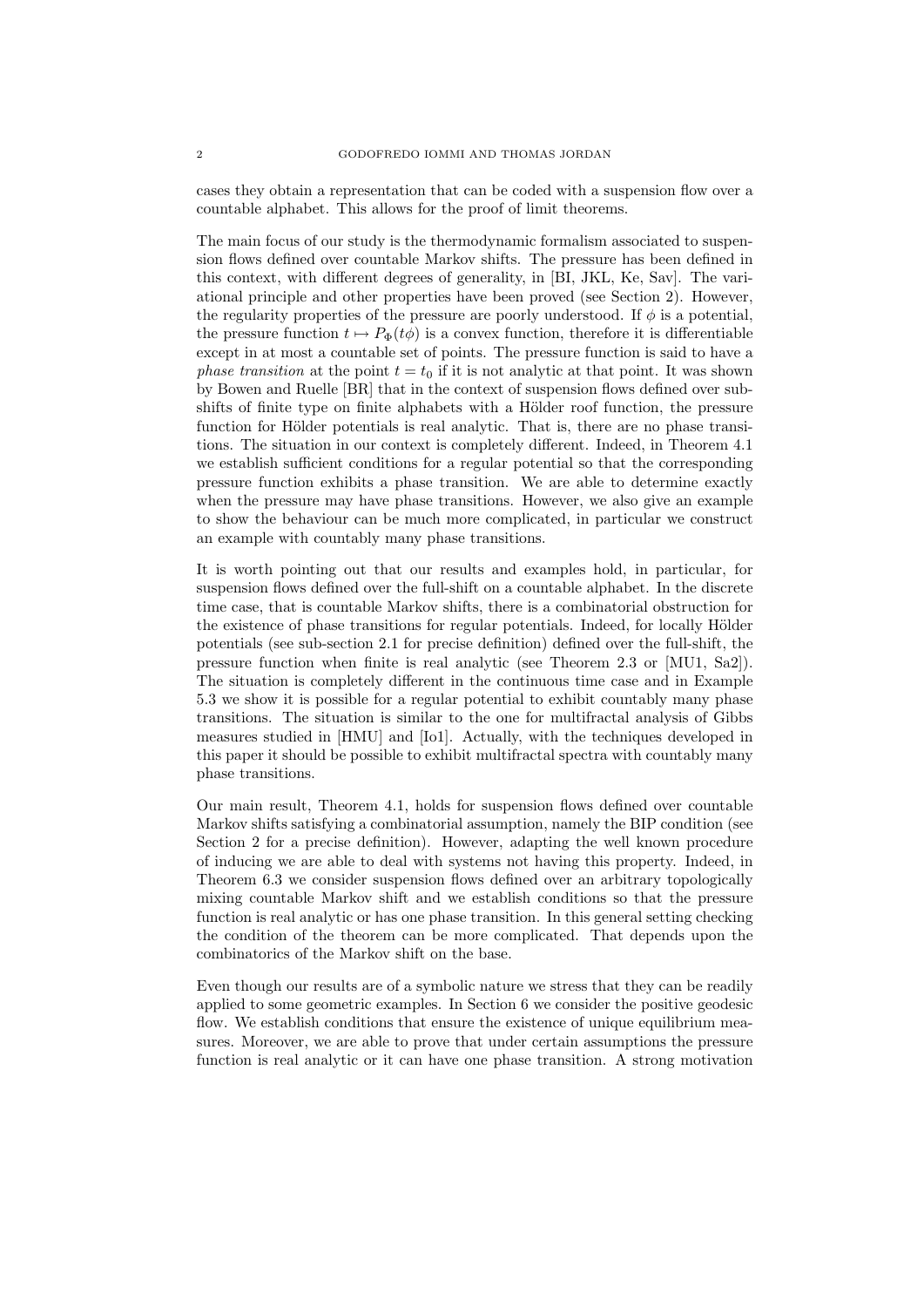for our work is to see how non-compactedness of the flow space can affect the properties of the pressure function and how this differs from the case of Axiom-A flows, where the pressure function is well understood (see [BR]).

We set out this paper as follows. In section 2.1 we recall the definition of pressure for Markov shifts defined over countable alphabets. We also state the results of Sarig [Sa1, Sa2, Sa3] and Mauldin-Urbański [MU1, MU2, MU3] regarding the behaviour of the pressure for countable Markov systems. Section 2.2 is devoted to define suspension flows and to discuss the relation between the spaces of invariant probability measures of the shift and the flow. The fact that this relation is not as good as in the finite state case is one of the sources of the more complicated behaviour exhibited by suspension flows on countable alphabets. In Section 3 we recall the definition of pressure for suspension flows given in [BI, JKL, Ke, Sav] and the properties that it satisfies. In Section 4 we state and prove one of our main results which establishes precise conditions for the existence of phase transitions. Section 5 is devoted to examples, of particular interest is Example 5.3 since it exhibits a countable number of phase transitions. Finally, in Section 6 we apply the above results to a geometric example, namely the positive geodesic flow and discuss the inducing procedure in this context.

## 2. Preliminaries

2.1. Thermodynamic formalism for countable Markov shifts. Let  $B$  be a transition matrix defined on the alphabet of natural numbers. That is, the entries of the matrix  $B = B(i, j)_{\mathbb{N}\cup\{0\}\times\mathbb{N}\cup\{0\}}$  are zeros and ones (with no row and no column made entirely of zeros). The countable Markov shift  $(\Sigma_B, \sigma)$  is the set

$$
\Sigma_B := \left\{ (x_n)_{n \in \mathbb{N} \cup \{0\}} : B(x_n, x_{n+1}) = 1 \text{ for every } n \in \mathbb{N} \cup \{0\} \right\},\
$$

together with the shift map  $\sigma : \Sigma \to \Sigma$  defined by  $\sigma(x_0, x_1, \dots) = (x_1, x_2, \dots)$ .

Remark 2.1. Analogously, we can define a two-sided countable Markov shift by

$$
\Sigma^* := \{(x_n)_{n \in \mathbb{Z}} : B(x_n, x_{n+1}) = 1 \text{ for every } n \in \mathbb{Z}\},
$$

together with the shift map  $\sigma : \Sigma^* \to \Sigma^*$  defined by  $(\sigma x)_n = x_{n+1}$ .

Recall that the space  $\Sigma_B$  is equipped with the topology generated by the cylinder sets

$$
C_{a_0 \cdots a_n} = \{ x \in \Sigma_B : x_i = a_i \text{ for } i = 0, \ldots, n \}.
$$

In what follows we always assume  $(\Sigma_B, \sigma)$  to be topologically mixing (see [Sa1, Section 2] for a precise definition). When the context is clear we will simply write  $(\Sigma, \sigma)$ . Given a function  $\phi \colon \Sigma \to \mathbb{R}$  we define

$$
V_n(\phi) := \sup\{|\phi(x) - \phi(y)| : x, y \in \Sigma_B, x_i = y_i \text{ for } i = 0, ..., n-1\},\
$$

where  $x = (x_0x_1 \cdots)$  and  $y = (y_0y_1 \cdots)$ . We say that  $\phi$  has summable variation if  $\sum_{n=1}^{\infty} V_n(\phi) < \infty$ . We also say that  $\phi$  is *locally Hölder* if there exist constants  $K > 0$  and  $\theta \in (0,1)$  such that  $V_n(\phi) \leq K\theta^n$  for all  $n \geq 1$ . Each of the above properties implies that the function  $\phi$  is uniformly continuous. A locally Hölder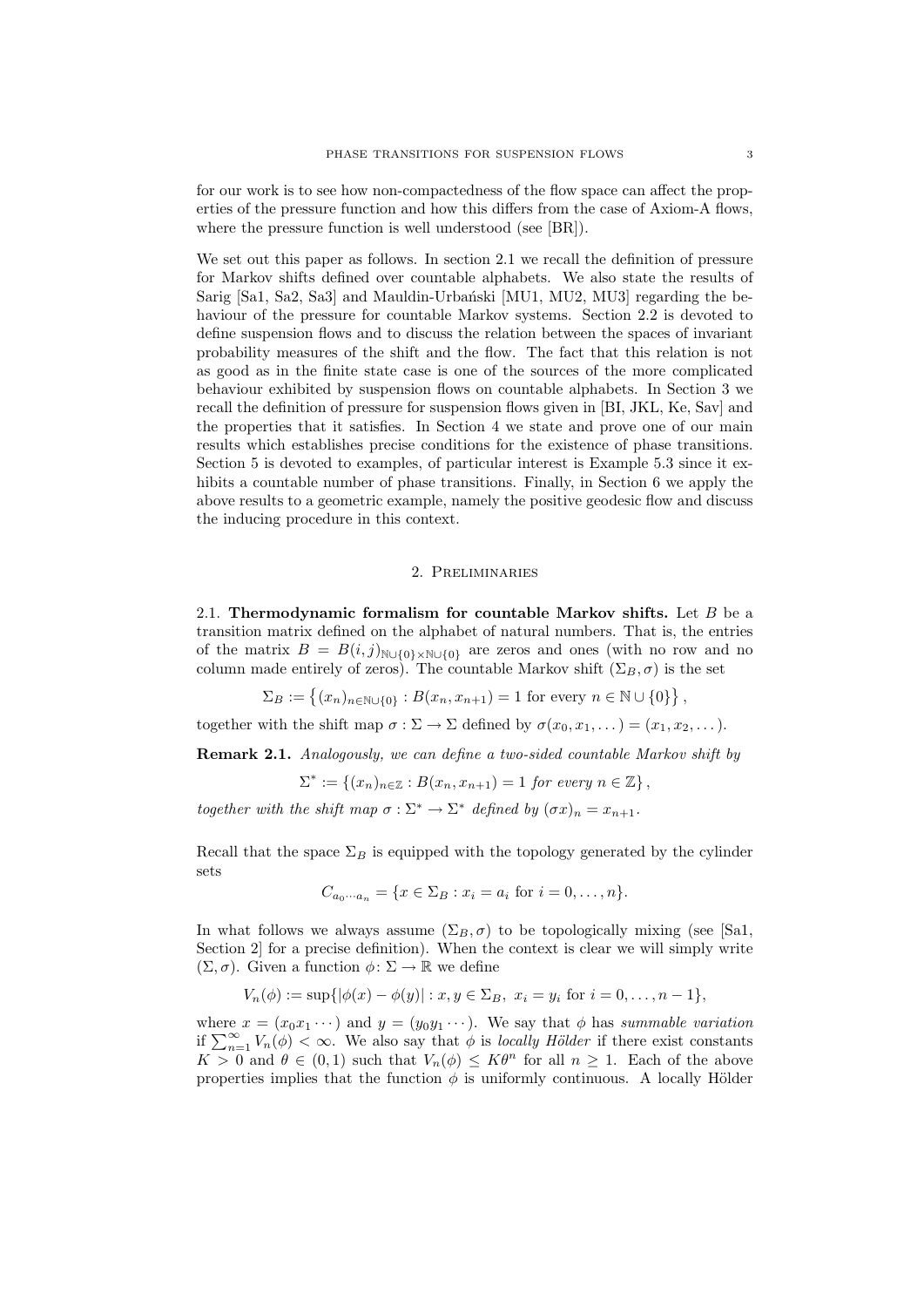function has summable variations however neither of these conditions imply that the function is bounded.

The following notion of pressure for (non-compact) countable Markov shifts was introduced by Sarig [Sa1], generalising previous results by Gurevich [Gu1, Gu2]. Note that Mauldin and Urbański [MU1] gave a different definition of pressure for a narrower class of countable Markov shifts, however when both notions are defined they coincide.

**Definition 2.1.** Let  $\phi: \Sigma \to \mathbb{R}$  be a function of summable variation. The Gurevich pressure of  $\phi$  is defined by

$$
P(\phi) = \lim_{n \to \infty} \frac{1}{n} \log \sum_{x: \sigma^n x = x} \exp \left( \sum_{i=0}^{n-1} \phi(\sigma^i x) \right) \chi_{C_{i_0}}(x),
$$

where  $\chi_{C_{i_0}}(x)$  is the characteristic function of the cylinder  $C_{i_0} \subset \Sigma$ .

It is possible to show that the limit always exists [Sa1]. Moreover, since  $(\Sigma, \sigma)$  is topologically mixing one can show that  $P(\phi)$  does not depend on  $i_0$ .

**Remark 2.2.** Let  $(\Sigma, \sigma)$  be the full-shift on countably many symbols, that is

 $\Sigma := \{(x_n)_{n \in \mathbb{N} \cup \{0\}} : x_n \in \mathbb{N} \cup \{0\}\}\.$ 

If  $\phi : \Sigma \to \mathbb{R}$  is a locally constant potential, that is  $\phi | C_n := \log \lambda_n$ , then there is a simple formula for the pressure (see, for example, [BI, Example 1])

(1) 
$$
P(\phi) = \log \sum_{n=0}^{\infty} \lambda_n.
$$

The Gurevich pressure satisfies the following approximation property (see [Sa1]),

**Theorem 2.1** (Approximation property). Let  $(\Sigma, \sigma)$  be a countable Markov shift and  $\phi \colon \Sigma \to \mathbb{R}$  be a function of summable variations. If

 $\mathcal{K} := \{K \subset \Sigma : K \neq \emptyset \text{ compact and } \sigma\text{-invariant}\},\$ 

then

(2) 
$$
P(\phi) = \sup \{ P_K(\phi) : K \in \mathcal{K} \},
$$

where  $P_K(\phi)$  is the classical topological pressure on K;

Moreover, this notion of pressure satisfies the variational principle (see [MU1, Sa1]),

**Theorem 2.2.** Let  $(\Sigma, \sigma)$  be a countable Markov shift and  $\phi : \Sigma \to \mathbb{R}$  be a function of summable variations, then

$$
P(\phi) = \sup \left\{ h(\nu) + \int \phi \, d\nu : \nu \in \mathcal{M}_{\sigma} \text{ and } -\int \phi \, d\nu < \infty \right\},\,
$$

where  $\mathcal{M}_{\sigma}$  denotes the set of  $\sigma$ -invariant probability measures and  $h(\nu)$  denotes the entropy of the measure  $\nu$  (for a precise definition see [Wa, Chapter 4]).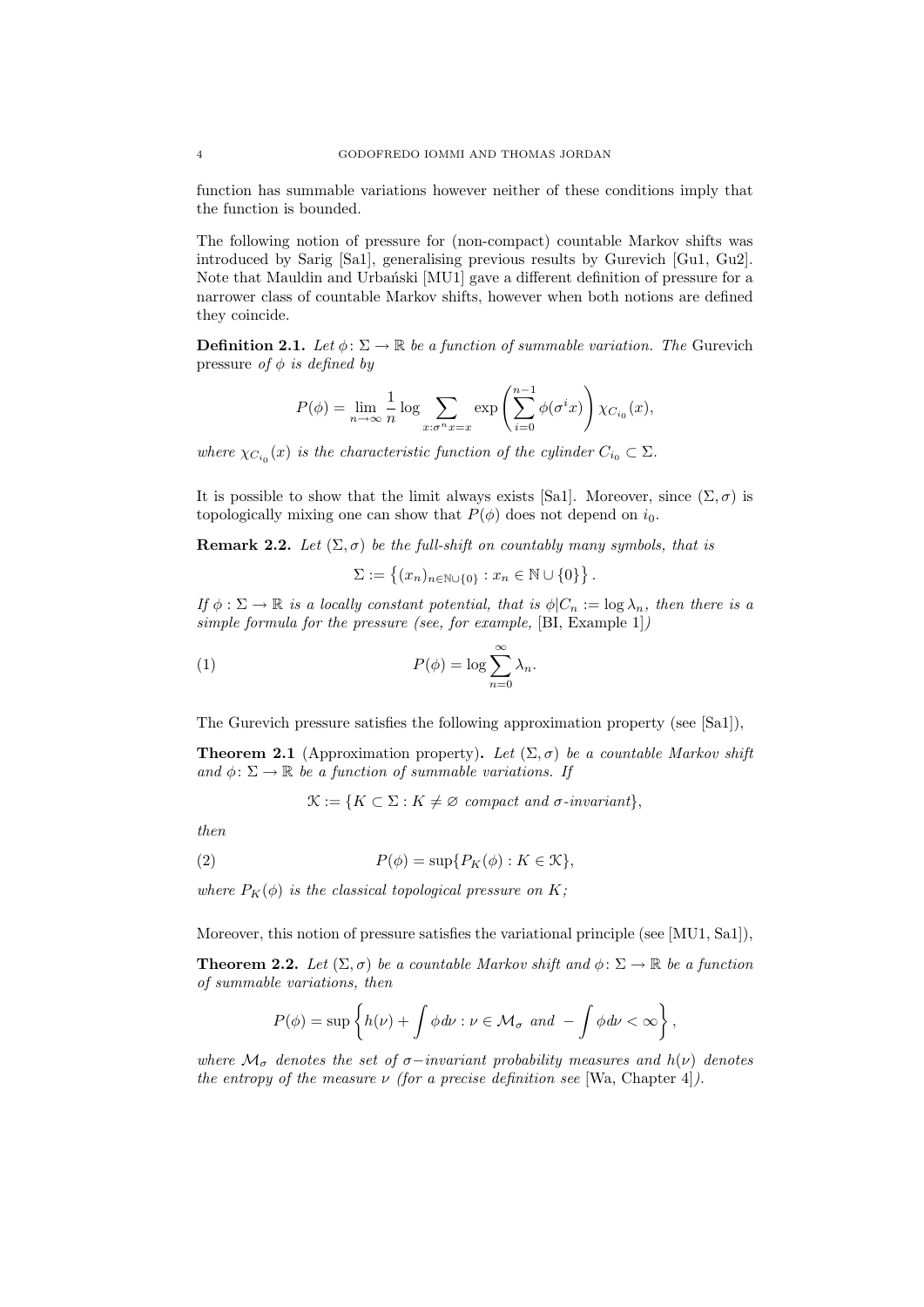A measure  $\nu \in \mathcal{M}_{\sigma}$  attaining the supremum, that is,  $P(\phi) = h(\nu) + \int \phi d\nu$  is called *equilibrium measure* for  $\phi$ . Buzzi and Sarig [BS] proved that a potential of summable variations has at most one equilibrium measure.

We say that  $\mu \in \mathcal{M}_{\sigma}$  is a *Gibbs measure* for the function  $\phi \colon \Sigma \to \mathbb{R}$  if for some constants P,  $C > 0$  and every  $n \in \mathbb{N}$  and  $x \in C_{a_0 \cdots a_n}$  we have

$$
\frac{1}{C} \le \frac{\mu(C_{a_0\cdots a_n})}{\exp(-nP + \sum_{i=0}^n \phi(\sigma^k x))} \le C.
$$

We say that a countable Markov shift  $(\Sigma_B, \sigma)$ , defined by the transition matrix  $B(i, j)$  with  $(i, j) \in \mathbb{N} \cup \{0\} \times \mathbb{N} \cup \{0\}$ , satisfies the *BIP condition* if and only if there exists  $\{b_1, \ldots, b_n\} \in \mathbb{N} \cup \{0\}$  such that for every  $a \in \mathbb{N} \cup \{0\}$  there exists  $i, j \in \mathbb{N}$ with  $B(b_i, a)B(a, b_j) = 1$ . For this class of countable Markov shifts, introduced by Sarig [Sa2], the thermodynamic formalism is similar to that of sub-shifts of finite type defined on finite alphabets. The following theorem summarises results proven by Sarig in [Sa1, Sa2] and by Mauldin and Urbański, [MU1].

**Theorem 2.3.** Let  $(\Sigma, \sigma)$  be a countable Markov shift satisfying the BIP condition and  $\phi : \Sigma \to \mathbb{R}$  a locally Hölder potential. Then, there exists  $t^* > 0$  such that pressure function  $t \to P(t\phi)$  has the following properties

$$
P(t\phi) = \begin{cases} \infty & \text{if } t < t^* \\ real \text{ analytic} & \text{if } t > t^*. \end{cases}
$$

Moreover, if  $t > t^*$ , there exists a unique equilibrium measure for  $t\phi$ . If  $\sum_{n=1}^{\infty} V_n(\phi)$  $\infty$  and  $P(\phi) < \infty$  then there exists a Gibbs measure for  $\phi$ .

2.2. Suspension flows and invariant measures. Let  $(\Sigma, \sigma)$  be a countable Markov shift and  $\tau: \Sigma \to \mathbb{R}^+$  be a positive continuous function such that for every  $x \in \Sigma$  we have  $\sum_{i=0}^{\infty} \tau(\sigma^i x) = \infty$ . Consider the space

(3)  $Y = \{(x, t) \in \Sigma \times \mathbb{R} : 0 \le t \le \tau(x)\},\$ 

with the points  $(x, \tau(x))$  and  $(\sigma(x), 0)$  identified for each  $x \in \Sigma$ . The suspension semi-flow over  $\sigma$  with roof function  $\tau$  is the semi-flow  $\Phi = (\varphi_t)_{t>0}$  on Y defined by

 $\varphi_t(x, s) = (x, s + t)$  whenever  $s + t \in [0, \tau(x)].$ 

In particular,

$$
\varphi_{\tau(x)}(x,0) = (\sigma(x),0).
$$

In the case of two-sided Markov shifts we can define a suspension flow  $(\varphi_t)_{t\in\mathbb{R}}$  in a similar manner.

We denote by  $\mathcal{M}_{\Phi}$  the space of  $\Phi$ -invariant probability measures on Y. Recall that a measure  $\mu$  on Y is  $\Phi$ -invariant if  $\mu(\varphi_t^{-1}A) = \mu(A)$  for every  $t \geq 0$  and every measurable set  $A \subset Y$ . We also consider the space  $\mathcal{M}_{\sigma}$  of  $\sigma$ -invariant probability measures on  $\Sigma$ . There is a strong relation between these two spaces of invariant measures. Indeed, consider the space of  $\sigma$ −invariant measures for which  $\tau$  is integrable,

(4) 
$$
\mathcal{M}_{\sigma}(\tau) := \left\{ \mu \in \mathcal{M}_{\sigma} : \int \tau d\mu < \infty \right\}.
$$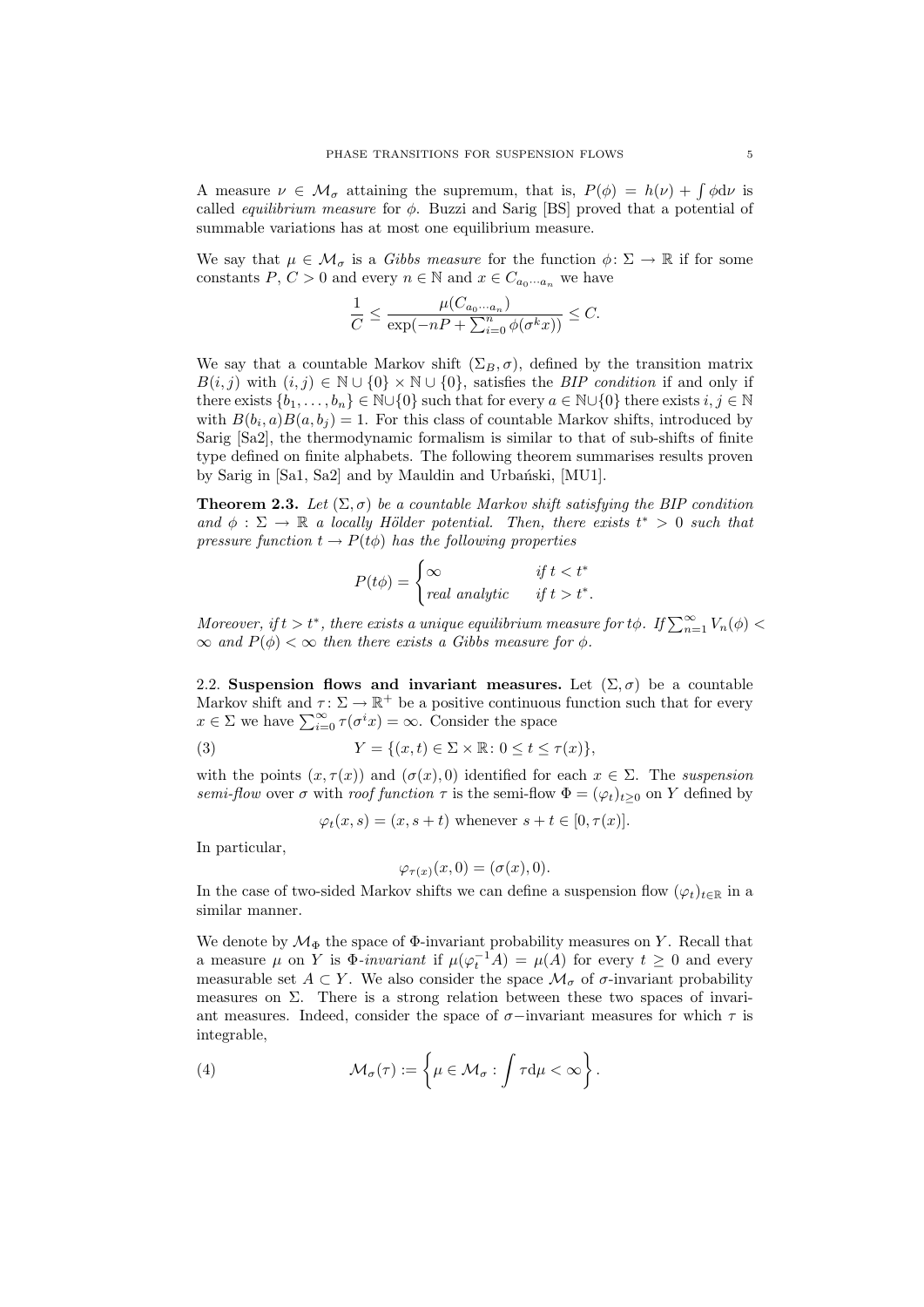Denote by m the one dimensional Lebesgue measure and let  $\mu \in M_{\sigma}(\tau)$  then it follows directly from classical results by Ambrose and Kakutani [AK] that

$$
(\mu \times m)|_Y/(\mu \times m)(Y) \in \mathcal{M}_{\Phi}.
$$

The behaviour of the map  $R: \mathcal{M}_{\sigma} \to \mathcal{M}_{\Phi}$ , defined by

(5) 
$$
R(\mu) = (\mu \times m)|_Y / (\mu \times m)(Y)
$$

is closely related to the ergodic properties of the flow. Indeed, in the compact setting the map  $R: \mathcal{M}_{\sigma} \to \mathcal{M}_{\Phi}$  is a bijection. This fact was used by Bowen and Ruelle [BR] to study and develop the thermodynamic formalism for Axiom A flows (these flows admit a compact symbolic representation). In the general (non-compact) setting there are several difficulties that can arise. For instance, the roof function  $\tau$  need not to be bounded above. It is, therefore, possible for a measure  $\nu \in \mathcal{M}_{\sigma}$  to be such that  $\int \tau d\nu = \infty$ . In this situation the measure  $\nu \times m$  is an infinite invariant measure for  $\Phi$ . Hence, the map  $R(\cdot)$  is not well defined and this makes it harder to reduce the study of the thermodynamic formalism of the flow  $\Phi$  to that of the shift σ. Another possible complication occurs if the roof function τ is not bounded away from zero. Then it is possible that for an infinite (sigma-finite)  $\sigma$ -invariant measure v we have  $\int \tau d\nu < \infty$ . In this case the measure  $(\nu \times m)|_Y/(\nu \times m)(Y) \in \mathcal{M}_{\Phi}$ . In such a situation, the map R is not surjective. Again, the fact that R is not a bijective map makes it hard to translate problems from the flow to the shift.

The following can be obtained directly from the results by Ambrose and Kakutani  $|AK|,$ 

**Lemma 2.1.** If  $\tau : \Sigma \to \mathbb{R}$  is bounded away from zero, the map  $R: \mathcal{M}_{\sigma}(\tau) \to \mathcal{M}_{\Phi}$ defined by

$$
R(\mu) = (\mu \times m)|_Y / (\mu \times m)(Y)
$$

is bijective.

Given a continuous function  $g: Y \to \mathbb{R}$  we define the function  $\Delta_g: \Sigma \to \mathbb{R}$  by

$$
\Delta_g(x) = \int_0^{\tau(x)} g(x, t) dt.
$$

The function  $\Delta_q$  is also continuous, moreover

(6) 
$$
\int_{Y} g \, dR(\nu) = \frac{\int_{\Sigma} \Delta_g \, d\nu}{\int_{\Sigma} \tau \, d\nu}
$$

**Remark 2.3** (Extension of potentials defined on the base). Let  $\phi: \Sigma \to \mathbb{R}$  be a locally Hölder potential. It is shown in [BRW] that there exists a continuous function  $g: Y \to \mathbb{R}$  such that  $\Delta_g = \phi$ . This provides a tool to construct examples.

.

2.3. Abramov's formula. In this short subsection we recall a classical result by Abramov. The entropy of a flow with respect to an invariant measure can be defined by the entropy of the corresponding time one map. For the definition of entropy in the context of maps see [Wa, Chapter 4]. In 1959 Abramov [Ab] proved his well known result on the entropy of flows and Savchenko [Sav, Theorem 1] proved an analogous result in the setting of this paper.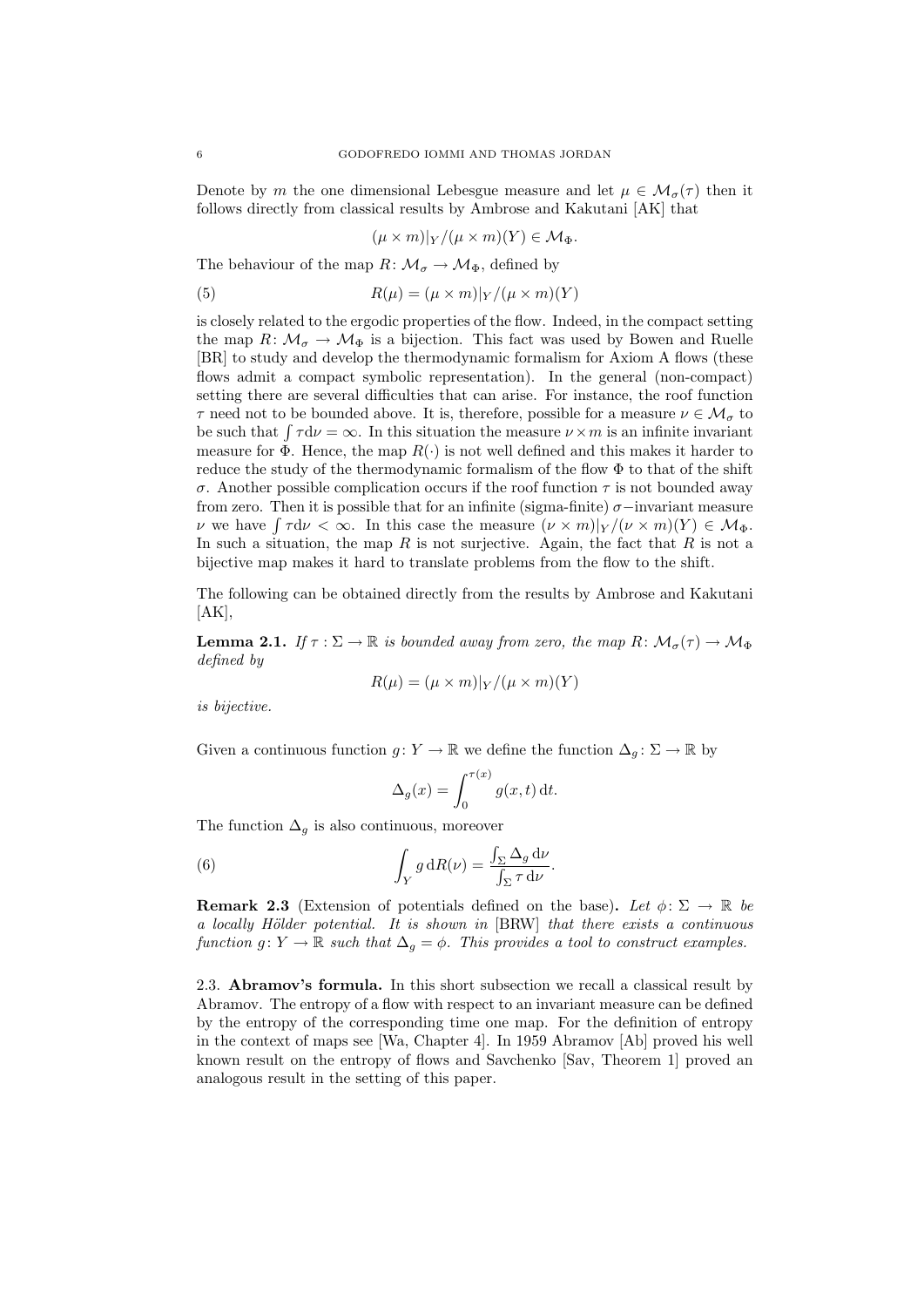**Proposition 2.1** (Abramov-Savchenko). Let  $\mu \in \mathcal{M}_{\Phi}$  be such that  $\mu = (\nu \times$  $m)|_Y/(\nu \times m)(Y)$ , where  $\nu \in \mathcal{M}_{\sigma}$  then

(7) 
$$
h_{\Phi}(\mu) = \frac{h_{\sigma}(\nu)}{\int \tau d\nu}.
$$

It follows from Savchenko's result that

**Lemma 2.2.** Let  $\mu \in \mathcal{M}_{\Phi}$  be such that  $\mu = (\nu \times m)|_Y/(\nu \times m)(Y)$ , we have that  $h_{\Phi}(\mu) = \infty$  if and only if  $h_{\sigma}(\nu) = \infty$ .

When the phase space is non-compact there are several different notions of topological entropy of a flow, we will consider the following,

**Definition 2.2.** The topological entropy of the suspension flow  $(Y, \Phi)$  denoted by  $h(\Phi)$  is defined by

$$
h(\Phi) := \sup \left\{ h_{\Phi}(\mu) : \mu \in \mathcal{M}_{\Phi} \right\}.
$$

## 3. Topological pressure for suspension semi-flows

A definition of topological entropy for suspension semi-flows over countable Markov shifts was first given by Savchenko [Sav]. He considered the case of roof functions depending only on the first coordinate, but not necessarily bounded away from zero. Topological entropy corresponds to topological pressure of the zero function. In [BI] Barreira and Iommi gave a definition of topological pressure for locally Hölder roof functions bounded away from zero. Both in [Sav] and in [BI] the definitions are given implicitly. Recently, Kempton [Ke] and independently Jaerisch, Kesseböhmer and Lamei [JKL] gave a definition of pressure for roof functions of summable variations that need not to be bounded away from zero. Moreover, they gave a closed formula for it.

The following theorem summarises the above results,

**Theorem 3.1.** Let  $(\Sigma, \sigma)$  a topologically mixing countable Markov shift and  $\tau$ :  $\Sigma \to \mathbb{R}$  a positive function bounded away from zero of summable variations. Let  $(Y, \Phi)$  be the suspension semi-flow over  $(\Sigma, \sigma)$  with roof function  $\tau$ . Let  $g: Y \to \mathbb{R}$ be a function such that  $\Delta_q : \Sigma \to \mathbb{R}$  is of summable variations. Then the following equalities hold

$$
P_{\Phi}(g) := \lim_{t \to \infty} \frac{1}{t} \log \left( \sum_{\phi_s(x,0) = (x,0), 0 < s \le t} \exp \left( \int_0^s g(\phi_k(x,0)) \, dk \right) \chi_{C_{i_0}}(x) \right)
$$
\n
$$
= \inf \{ t \in \mathbb{R} : P_{\sigma}(\Delta_g - t\tau) \le 0 \} = \sup \{ t \in \mathbb{R} : P_{\sigma}(\Delta_g - t\tau) \ge 0 \}
$$
\n
$$
= \sup \left\{ h_{\mu}(\Phi) + \int_Y g \, d\mu : \mu \in \mathcal{M}_{\Phi} \text{ and } - \int_Y g \, d\mu < \infty \right\}
$$
\n
$$
= \sup \{ P_{\sigma|K}(\phi) : K \in \mathcal{K} \},
$$

where  $K$  is the set of all compact and  $\Phi$ -invariant sets and  $P_K$  is the classical topological pressure of the potential  $\phi$  restricted to the compact and  $\sigma$ -invariant set K.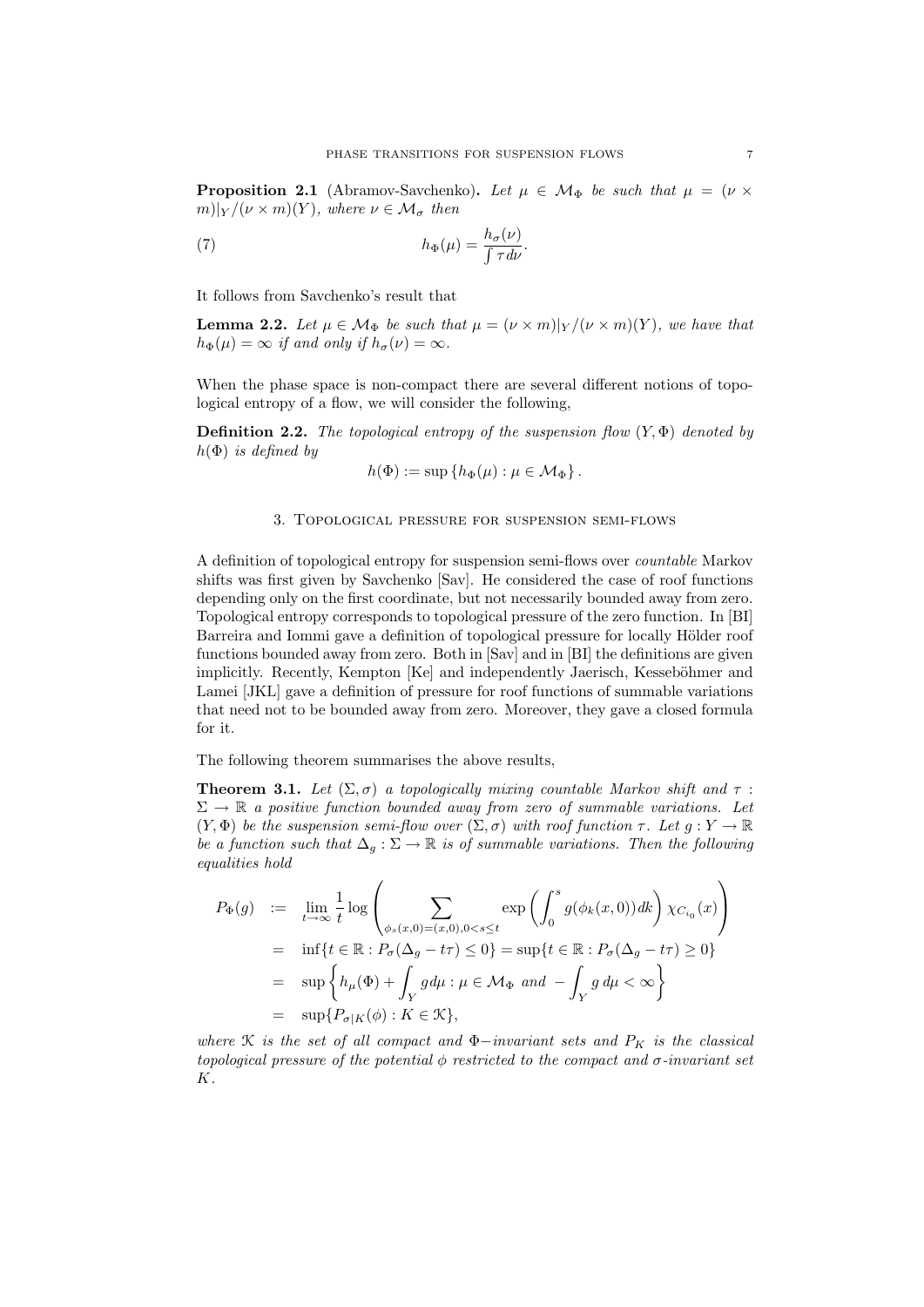The third equality establishes the variational principle in this setting and the last the approximation property of the pressure.

**Remark 3.1.** If the roof function  $\tau$  is only assumed to be positive (not necessarily bounded away from zero) the variational principle has only been proved for ergodic measures, that is

$$
P_{\Phi}(g) = \sup \left\{ h_{\mu}(\Phi) + \int_{Y} g d\mu : \mu \in \mathcal{M}_{\Phi} \text{ ergodic and } - \int_{Y} g d\mu < \infty \right\}.
$$

All the other results in Theorem 3.1 hold and have already been proved.

Let now  $g: Y \to \mathbb{R}$  be a continuous function such that  $\Delta_q$  is of summable variations. A measure  $\mu \in \mathcal{M}_{\Phi}$  is called an *equilibrium measure* for g if

$$
P_{\Phi}(g) = h_{\mu}(\Phi) + \int_{Y} g d\mu.
$$

The next theorem characterises potentials with equilibrium measures in the case that the roof function is bounded away from zero (see [BI, Theorem 4]).

**Theorem 3.2.** Let  $\Phi$  be a suspension semi-flow on Y over a countable Markov shift  $(\Sigma, \sigma)$  and roof function  $\tau$  of summable variations and bounded away from zero. Let  $g: Y \to \mathbb{R}$  be a continuous function such that  $\Delta_q$  is of summable variations. Then there is an equilibrium measure  $\mu_g \in \mathcal{M}_{\Phi}$  for g if and only if we have that  $P(\Delta_g - P_{\Phi}(g)\tau) = 0$  and there exists an equilibrium measure  $\nu_g \in \mathcal{M}_{\sigma}(\tau)$  for  $\Delta_g - P_{\Phi}(g) \tau$ .

3.1. From flows to semi-flows. A classical result by Sinai allow us to reduce the study of the thermodynamic formalism for flows to the study of the thermodynamic formalism for semi-flows.

Let  $(\Sigma^*, \sigma)$  be a two-sided Markov shift. Two continuous functions  $\phi, \gamma \in C(\Sigma^*)$ are said to be *cohomologous* if there exists a continuous function  $\psi \in C(\Sigma^*)$  such that  $\phi = \gamma + \psi \circ \sigma - \psi$ . The following statement is due to Sinai (see [PP, Proposition 1.2) for Hölder continuous functions and to Coelho and Quas [CQ] for functions of summable variation.

**Proposition 3.1.** If  $\phi \in C(\Sigma^*)$  has summable variation, then there exists  $\gamma \in$  $C(\Sigma^*)$  cohomologous to  $\phi$  such that  $\gamma(x) = \gamma(y)$  whenever  $x_i = y_i$  for all  $i \geq 0$ (that is,  $\gamma$  depends only on the future coordinates).

Furthermore, if the function  $\phi$  has summable variation, then the same happens with  $\gamma$ . Denote by  $(\Sigma, \sigma)$  be the one-sided Markov shift associated to  $(\Sigma^*, \sigma)$ . We note that  $\gamma$  can be canonically identified with a function  $\varphi: \Sigma \to \mathbb{R}$ , and  $P_{\Sigma^*}(\phi) = P_{\Sigma}(\varphi).$ 

Note that the pressure function is invariant under cohomology, so is the existence of equilibrium measures and in general the thermodynamic formalism.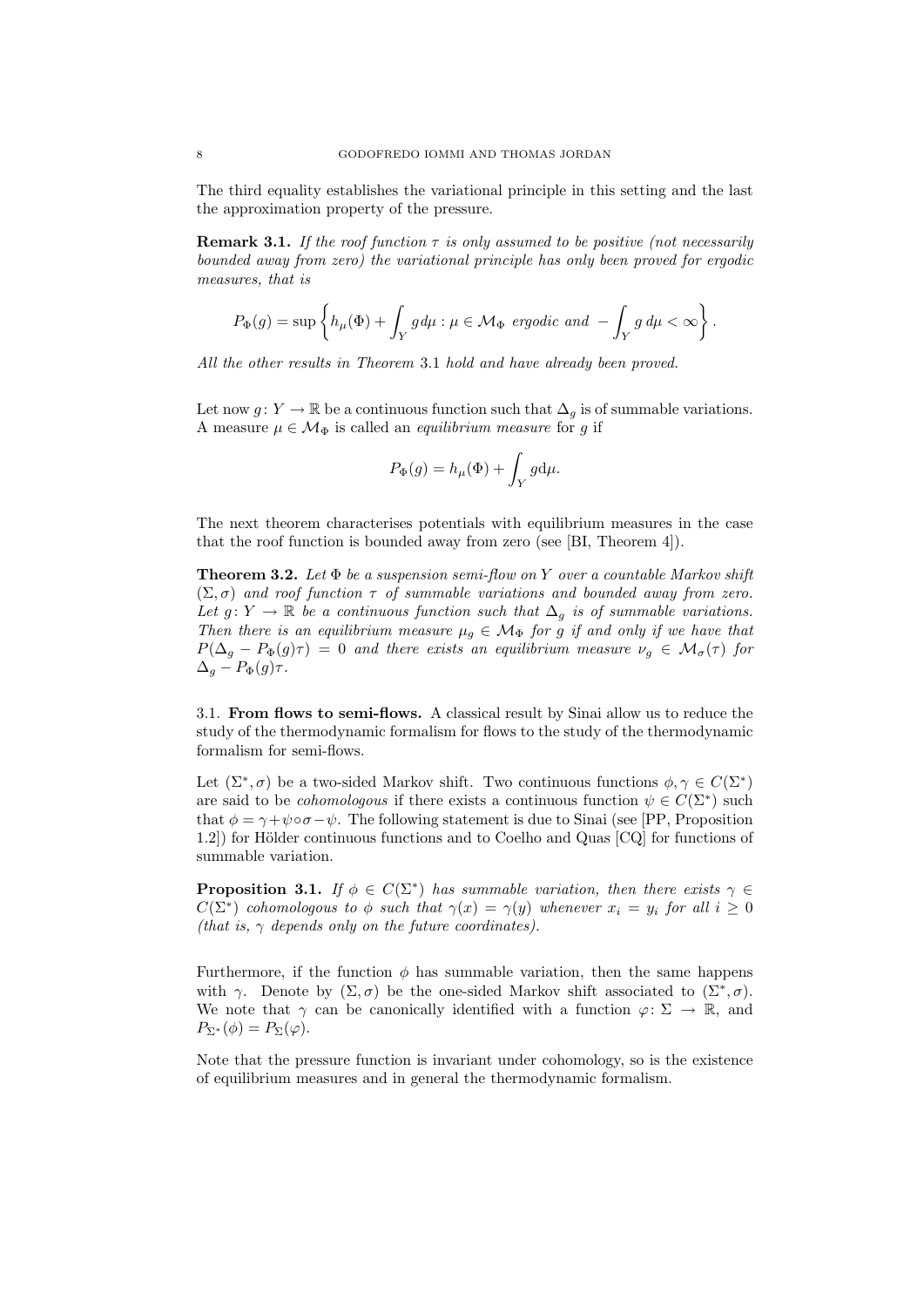### 4. Phase transitions

It is a direct consequence of the approximation property of the pressure (see Theorem 3.1) that  $P_{\Phi}(\cdot)$  is convex since it is the supremum of convex functions. In particular the function  $t \to P_{\Phi}(tq)$  is differentiable except in at most a countable set of points. We say that the pressure function  $t \to P_{\Phi}(tg)$  has a phase transition at the point  $t = t_0$  if it is not analytic at  $t = t_0$ . We say that the pressure has a first order phase transition if the function is not differentiable at  $t = t_0$ . In the context of countable Markov shifts, Sarig [Sa3, Corollary 4], showed that if  $(\Sigma, \sigma)$  satisfies the BIP condition and  $\phi : \Sigma \to \mathbb{R}$  is a locally Hölder potential then, when finite, the pressure function  $t \to P(t\phi)$  is real analytic. In this Section we prove that in the case of flows the situation is different. Indeed, the combinatorial structure of the base (e.g. satisfying the BIP condition) does not rule out the existence of phase transitions.

Let  $(\Sigma, \sigma)$  be a countable Markov shift satisfying the BIP condition and let  $\tau : \Sigma \to$ R a positive locally Hölder function for which there exists a real number  $s_{\infty} \in \mathbb{R}$ satisfying

$$
P(-s\tau) = \begin{cases} \infty & \text{if } s < s_{\infty}; \\ \text{finite} & \text{if } s > s_{\infty}. \end{cases}
$$

In particular, the above assumptions implies that  $\tau$  is not bounded above. Denote by  $(Y, \Phi)$  the suspension semi-flow defined over the  $(\Sigma, \sigma)$  with roof function  $\tau$ . In view of the above assumptions this semi-flow has finite entropy. Let  $g: Y \to \mathbb{R}$  be a potential, we will study regularity properties and phase transitions of the pressure function  $t \to P_{\Phi}(tg)$ .

The main case we will consider is when

$$
\lim_{n \to \infty} \frac{\sup \{ \Delta_g(x) : x \in C_n \}}{\inf \{ \tau(x) : x \in C_n \}} = 0.
$$

Note that the case when for  $a \in \mathbb{R}$  we have that

$$
\lim_{n \to \infty} \frac{\sup \{ \Delta_g(x) : x \in C_n \}}{\inf \{ \tau(x) : x \in C_n \}} = a
$$

can easily be transferred to this case by subtracting the constant  $a$  from  $g$ . In this setting, for positive locally Hölder potentials we can specify exactly when we get phase transitions.

**Theorem 4.1.** Let  $(Y, \Phi)$  be the suspension semi-flow of finite entropy defined over a shift on a countable alphabet satisfying the BIP condition where the roof function  $\tau$  is bounded away from 0. Let  $g: Y \to \mathbb{R}$  be a potential such that  $\Delta_g: \Sigma \to \mathbb{R}$  is locally Hölder and

$$
\inf \left\{ \frac{\int \Delta_g d\nu}{\int \tau d\nu} : \nu \in \mathcal{M}_\sigma \right\} = \lim_{n \to \infty} \frac{\sup \{ \Delta_g(x) : x \in C_n \}}{\inf \{ \tau(x) : x \in C_n \}} = 0.
$$

We then have the following situation

1. For all  $t \in \mathbb{R}$  we have that  $P_{\Phi}(tg) \geq s_{\infty}$  and in the case that  $\Delta_q(x) > 0$  for all  $x \in \Sigma$  we have that  $\lim_{t \to -\infty} P_{\Phi}(t) = s_{\infty}$ .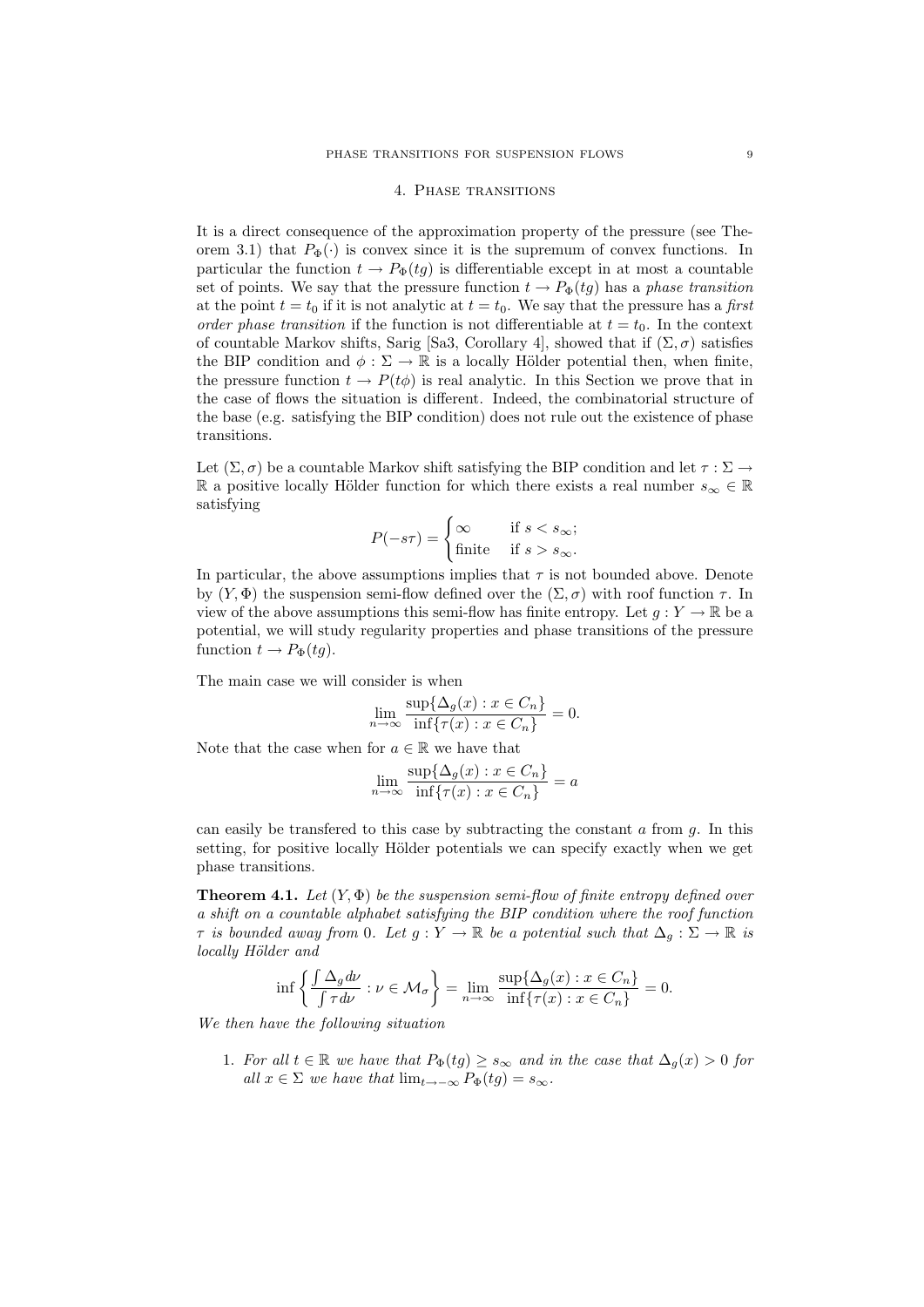- 2. If for all  $t \in \mathbb{R}$  we have that  $P(t\Delta_g s_\infty \tau) = \infty$  then there is no phase transition and the function  $t \to P(tg)$  is real analytic.
- 3. If  $\Delta_g(x) > 0$  for all  $x \in \Sigma$  and there exists  $t^* \in \mathbb{R}$  such that  $P(t^* \Delta_g s_\infty \tau) <$  $\infty$  then there exists  $t_0 \in \mathbb{R}$  such that  $t_0 = \sup\{t : P(t\Delta_g - s_\infty \tau) \leq 0\}$ , and

$$
P_{\Phi}(tg) = \begin{cases} real \ analytic \ and \ strictly \ convex & \text{if } t > t_0; \\ s_{\infty} & \text{if } t \leq t_0. \end{cases}
$$

Proof. We divide the proof of this result in several Lemmas. The assumptions are always the same as in Theorem 4.1

**Lemma 4.1.** For every  $t \in \mathbb{R}$  we have that  $P_{\Phi}(tq) < \infty$ .

Proof. Recall that the pressure satisfies the variational principle and that the semiflow has finite entropy. Therefore, in order to bound the pressure we just need to bound the integral of  $q$ . However since

$$
\lim_{n \to \infty} \frac{\sup \{ \Delta_g(x) : x \in C_n \}}{\inf \{ \tau(x) : x \in C_n \}} = 0
$$

it is easy to see that there exists  $K \in \mathbb{R}$  such that for every  $x \in \Sigma$  we have

$$
\left|\frac{\Delta_g(x)}{\tau(x)}\right| \le K.
$$

In particular, for every  $\nu \in \mathcal{M}_{\sigma}$  we have

$$
\left|\frac{\int \Delta_g \mathrm{d}\nu}{\int \tau \mathrm{d}\nu}\right| \leq K.
$$

Therefore, for every  $\mu \in \mathcal{M}_{\Phi}$  we have  $| \int g d\mu | \leq K$ . The result now follows.  $\Box$ 

**Lemma 4.2.** For every  $t \in \mathbb{R}$  we have that

$$
P(t\Delta_g + s\tau) = \begin{cases} \infty & \text{if } s < s_{\infty}; \\ \text{finite} & \text{if } s > s_{\infty}. \end{cases}
$$

In particular  $P_{\Phi}(tg) \geq s_{\infty}$ .

*Proof.* By the definition of  $s_{\infty}$  it follows that

$$
P(-s\tau) = \begin{cases} \infty & \text{if } s < s_{\infty}; \\ \text{finite} & \text{if } s > s_{\infty}. \end{cases}
$$

Thus, by the variational principle we have that for any sequence of invariant measures  $\{\mu_n\}_{n\in\mathbb{N}}$ , if  $\lim_{n\to\infty}\int \tau d\mu_n = \infty$  then  $\limsup_{n\to\infty}\frac{h(\mu_n)}{\int \tau d\mu_n} \leq s_\infty$ . Moreover, there exists a sequence of invariant measures  $\{\nu_n\}_{n\in\mathbb{N}}$  such that  $\lim_{n\to\infty}\int \tau d\nu_n =$  $\infty$  and lim<sub>n→∞</sub>  $\frac{h(\nu_n)}{f \tau d\nu_n} = s_{\infty}$  (see [FJLR, Lemma 2.5] and note that while it is only stated for the full shift there it could be easily extended to the BIP case).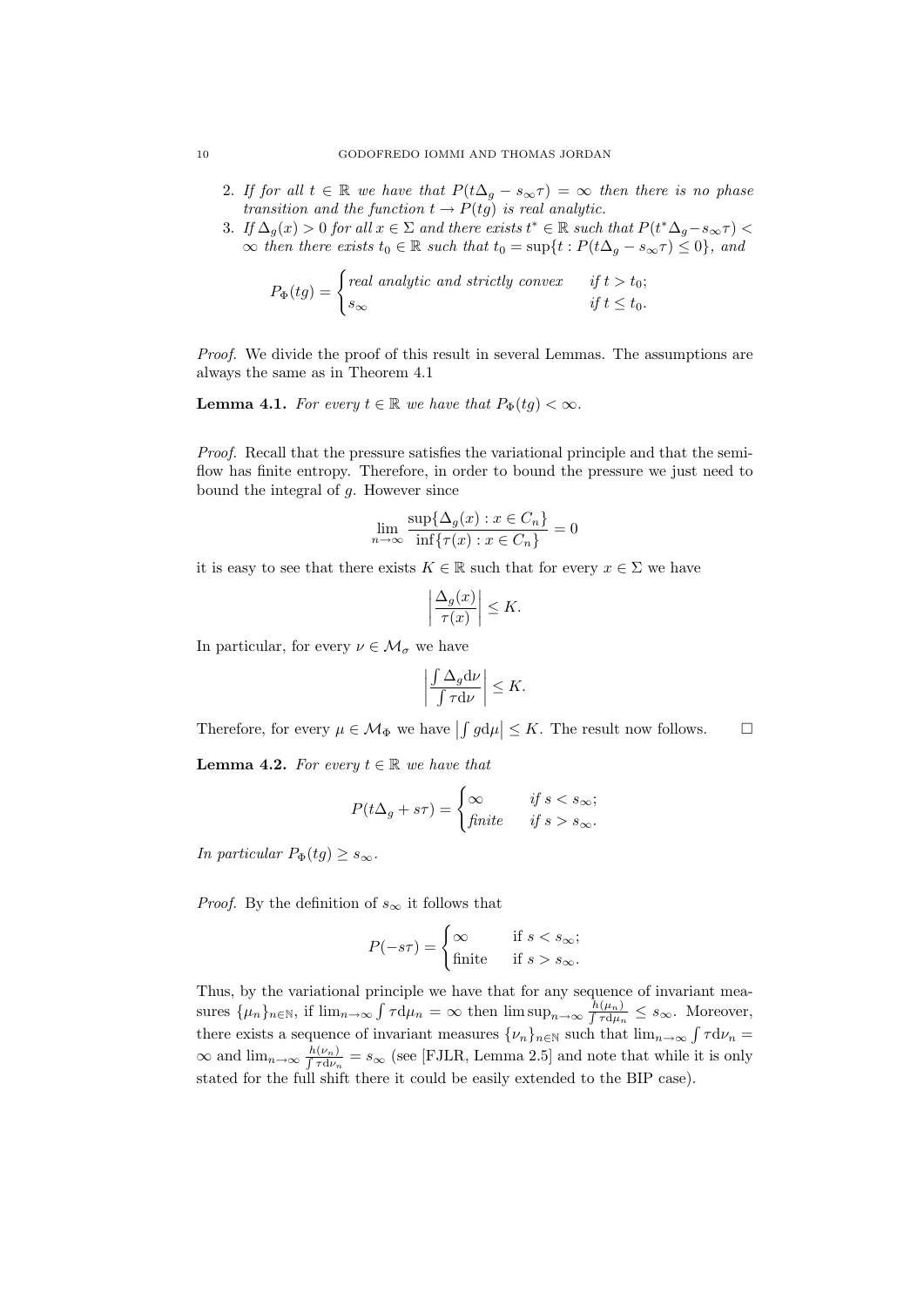We now fix  $t \in \mathbb{R}$  and let  $s < s_{\infty}$ . We then have that

$$
P(t\Delta_g + s\tau) \ge \lim_{n \to \infty} \left( h(\nu_n) + t \int \Delta_g \mathrm{d}\nu_n - s \int \tau \mathrm{d}\nu_n \right) =
$$

$$
\lim_{n \to \infty} \left( \int \tau \mathrm{d}\nu_n \left( \frac{h(\nu_n)}{\int \tau \mathrm{d}\nu_n} + t \frac{\int \Delta_g \mathrm{d}\nu_n}{\int \tau \mathrm{d}\nu_n} - s \right) \right).
$$

As noted in Lemma 4.1 the quotient  $\frac{\int \Delta_g d\nu_n}{\int \tau d\nu_n}$  is bounded above. Therefore

$$
P(t\Delta_g + s\tau) \ge \lim_{n \to \infty} \left( \int \tau \mathrm{d}\nu_n \left( \frac{h(\nu_n)}{\int \tau \mathrm{d}\nu_n} + t \frac{\int \Delta_g \mathrm{d}\nu_n}{\int \tau \mathrm{d}\nu_n} - s \right) \right) = \infty.
$$

Let us now fix  $s > s_{\infty}$ . If there exists a sequence of invariant measures  $\{\mu_n\}_{n\in\mathbb{N}}$ such that

$$
\lim_{n \to \infty} \left( h(\mu_n) + t \int \Delta_g \mathrm{d}\mu_n - s \int \tau \mathrm{d}\mu_n \right) = \infty
$$

then there exists a sequence of measures  $\{\mu_n\}_{n\in\mathbb{N}}$  such that  $\int \tau d\mu_n = \infty$  and  $\lim_{n\to\infty}\frac{h(\mu_n)}{\int \tau d\mu_n} > s_\infty$  which is a contradiction. Thus, the first part of the lemma follows. The second part is a direct consequence of the definition of  $P_{\Phi}$ .

The following lemma completes the proof of part1 of Theorem 4.1.

**Lemma 4.3.** We have that if  $\Delta_g(x) > 0$  for all  $x \in \Sigma$  then  $\lim_{t\to -\infty} P_{\Phi}(tg) = s_{\infty}.$ 

Proof. Note that

$$
\inf \left\{ \frac{\int \Delta_g \mathrm{d}\nu}{\int \tau \mathrm{d}\nu} : \nu \in \mathcal{M}_\sigma \right\} = 0
$$

implies that the slope of  $P_{\Phi}(tg)$  as  $t \to -\infty$  tends to zero. Therefore, in order to compute the pressure for values of t converging to  $-\infty$  we have to consider measures  $\nu_n \in \mathcal{M}_{\sigma}$  with  $\lim_{n \to \infty} \int \tau d\nu_n = \infty$ .

Moreover, if  $\{\nu_n\}_{n\in\mathbb{N}}\in\mathcal{M}_{\sigma}$  is a sequence of invariant measures such that

$$
\lim_{n \to \infty} \int \tau \mathrm{d} \nu_n = \infty,
$$

then

$$
\lim_{n \to \infty} \frac{h(\nu_n)}{\int \tau d\nu_n} \le s_\infty \quad \text{and} \quad t \lim_{n \to \infty} \frac{\int \Delta_g d\nu_n}{\int \tau d\nu_n} = 0.
$$

Therefore,

$$
\lim_{t \to -\infty} P_{\Phi}(tg) = s_{\infty}.
$$

 $\Box$ 

We now consider when the function  $t \to P_{\Phi}(tq)$  is real analytic.

**Lemma 4.4.** If we let  $A \subset \mathbb{R}$  be an interval such that for all  $t \in \mathbb{R}$  we have that  $P(t\Delta_g - s_\infty \tau) > 0$  then the function  $t \to P_{\Phi}(tg)$  is real analytic on A.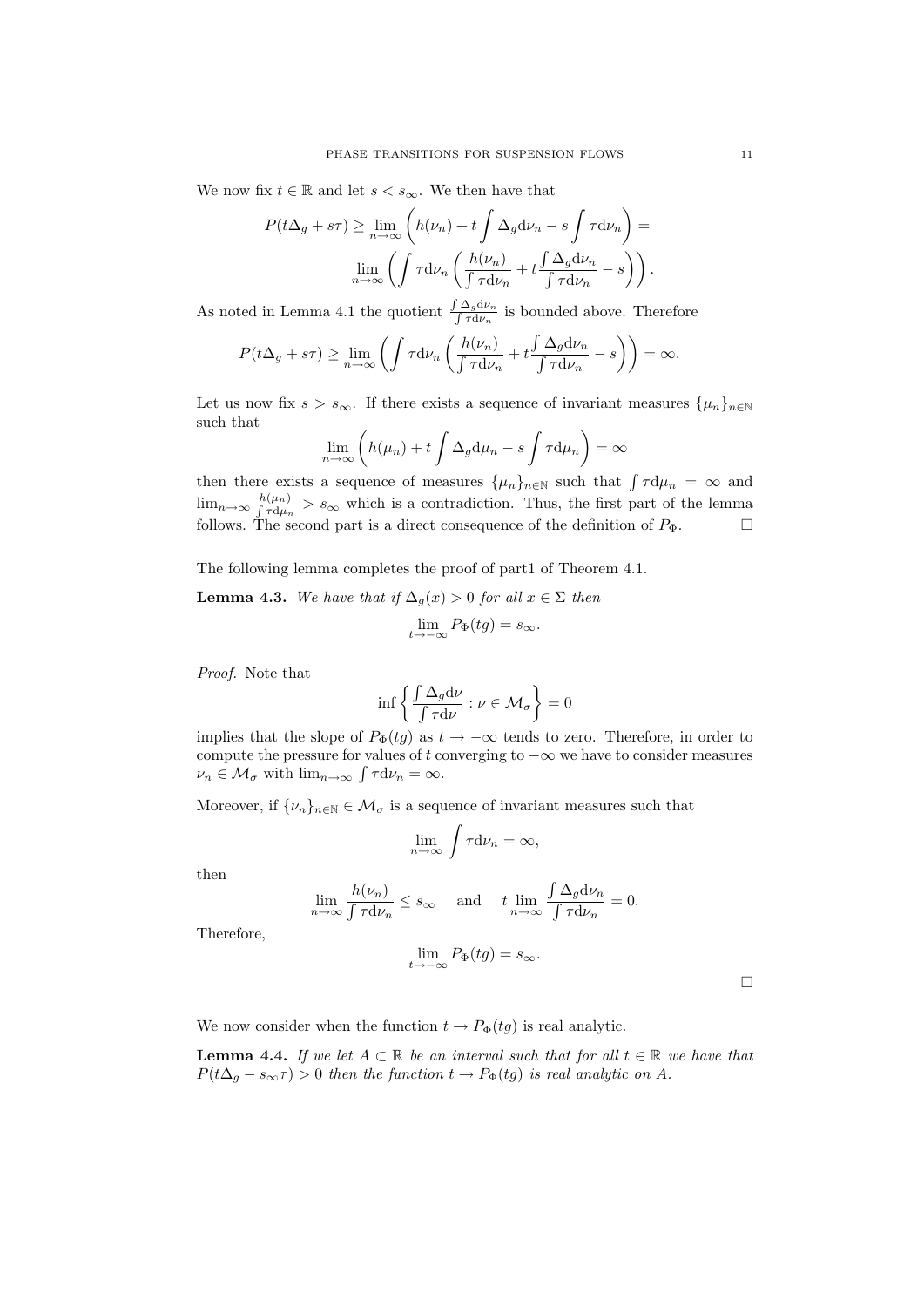*Proof.* Recall that the function  $f : (s_{\infty}, \infty) \times \mathbb{R} \to \mathbb{R}$  defined by  $f(t, s) = P(t\Delta_g$  $s\tau$ ), is finite and so is real analytic in both variables s and t (see for example [SU]). If  $t \in A$  then the function  $s \to f(s,t)$  is decreasing and  $\lim_{s\to\infty} f(s,t) = -\infty$ . Therefore, there exists an unique  $s_0 > s_\infty$  such that  $f(t, s_0) = 0$  and  $\frac{\partial f}{\partial s}(s_0) < 0$ . This implies that  $P_{\Phi}(tg) = s_0$ . Thus, by the Implicit Function Theorem, the function  $t \to P_{\Phi}(tg)$  is real analytic on A.

Note that Part 2 of Theorem 4.1 immediately follows since if  $P(t\Delta_g - s_\infty \tau) = \infty$ for all  $t \in \mathbb{R}$  then in the above Lemma  $A = \mathbb{R}$ . To prove 3 of Theorem 4.1 we need the following lemma.

**Lemma 4.5.** If  $\Delta_g(x) > 0$  for all  $x \in \Sigma$  and there exists  $t^* \in \mathbb{R}$  such that  $P(t^* \Delta_g$  $s_{\infty} \tau$   $<$   $\infty$  then there exists a finite value  $t_0 \in \mathbb{R}$  where

$$
t_0 = \sup\{t : P(t\Delta_g - s_\infty \tau) \le 0\}.
$$

Proof. By the properties of the pressure function it suffices to show that if there exists  $t^* \in \mathbb{R}$  where  $P(t^* \Delta_g - s_\infty \tau) < \infty$  then  $\lim_{t \to -\infty} P(t^* \Delta_g - s_\infty \tau) = -\infty$ . Furthermore since  $\Delta_g > 0$  we can assume that  $t^* < 0$ . We consider an upper bound for the pressure function  $Q : \mathbb{R}^2 \to \mathbb{R} \cup {\infty}$  given by

$$
Q(s,t) = \log \left( \sum_{i=0}^{\infty} \exp \left( \sup \{ t \Delta_g(x) - s\tau(x) : x \in C_i \} \right) \right).
$$

Note that  $Q(s_{\infty}, t) = \infty$  if and only if  $P(t\Delta_g - s_{\infty}\tau) = \infty$  (see [MU3] Proposition 2.1.9) and  $Q(s,t) \geq P(t\Delta_g - s\tau)$ .

Thus if  $P(t^*\Delta_g - s_\infty \tau) < \infty$  then  $Q(t^*\Delta_g - s_\infty \tau) < \infty$ . Hence, for any  $\epsilon > 0$  there exists  $N\in\mathbb{N}$  such that

$$
\sum_{i=N}^{\infty} \exp(\sup\{t^* \Delta_g(x) - s_\infty \tau(x) : x \in C_i\}) \le \epsilon.
$$

Furthermore since  $\Delta g > 0$  there will exist  $t < t^*$  such that

(8) 
$$
\sum_{i=N}^{\infty} \exp(\sup\{t\Delta_g(x) - s_{\infty}\tau(x) : x \in C_i\}) \le \epsilon.
$$

and

(9) 
$$
\sum_{i=0}^{N} \exp(\sup\{t\Delta_g(x) - s_\infty\tau(x) : x \in C_i\}) \le \epsilon.
$$

Therefore, we have that

$$
\left(\sum_{i=0}^{\infty} \exp\left(\sup\{t\Delta_g(x) - s_\infty\tau(x) : x \in C_i\}\right)\right) \le 2\epsilon
$$

and the result follows.

If we take  $t_0$  as defined in Lemma 4.5 and A as defined in Lemma 4.4 then  $A =$  $(t_0, \infty)$  and it follows immediately that  $t \to P_{\Phi}(tg)$  is analytic on A. For  $t \in$  $(-\infty, t_0)$  we have by Lemma 4.2 that if  $s < s_\infty$  then  $P(t\Delta_q - s\tau) = \infty$  and

$$
\sqcup
$$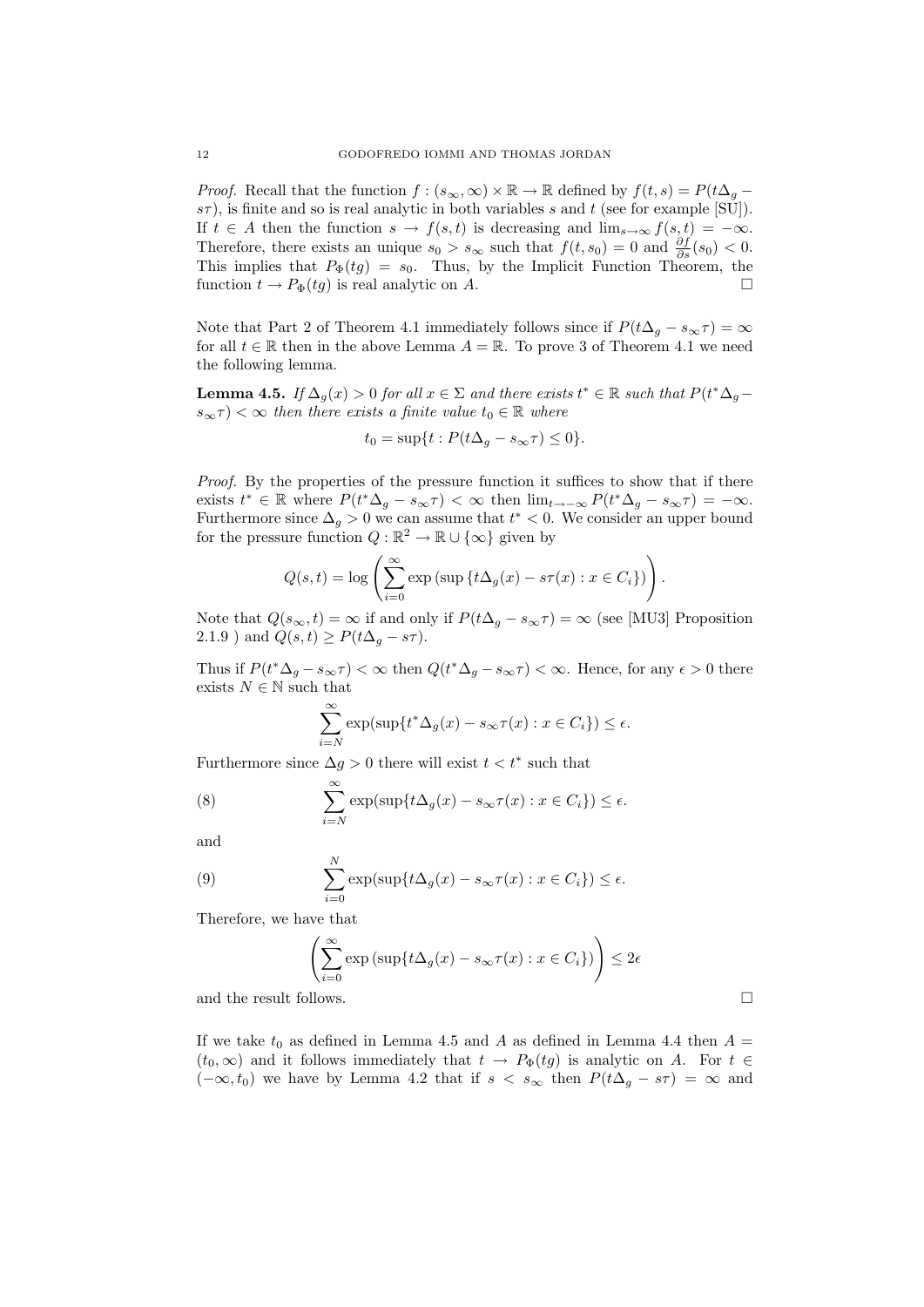$P(t\Delta_g - s_\infty \tau) < 0$  which means that  $P_{\Phi}(tg) = s_\infty$ . This completes the proof of Theorem 4.1.

 $\Box$ 

**Remark 4.1.** We would like to point out a mistake in [BI, Proposition 8]. It is claimed in there that if  $g: Y \to \mathbb{R}$  is a bounded potential and  $(\Phi, Y)$  is a suspension semi-flow defined over a BIP shift then there are no phase transitions. The error in the proof of [BI, Proposition 8] is in [BI, Proposition 7], where it is claimed that, under these assumptions, the equation  $P(\Delta_q - t\tau) = 0$  always has a root. This is not true as Theorem 4.1 and the examples below show.

# 5. Examples

We now give some examples both to illustrate Theorem 4.1 and to look at what can happen when the assumptions of Theorem 4.1 are not met. Our first two examples are examples of regular potentials which satisfy the conditions of Theorem 4.1 and for one of which the pressure function exhibits no phase transition and for the other potential one phase transition. It should be noticed that this is a phase transition of positive entropy. This type of phase transitions have received some attention recently, see for example [DGR, IT]. The example we exhibit here is the first one of this type in the context of flows. Our final example shows that without the assumptions used in Theorem 4.1 there is a possibility of infinitely many phase transitions.

Example 5.1 (No phase transitions). Let  $(\Sigma, \sigma)$  be the full-shift on a countable alphabet, say  $\mathbb{N} \cup \{0\}$  and  $\tau : \Sigma \to \mathbb{R}$  be the roof function defined by

$$
\tau(x) := \log(n+2) \quad \text{if} \quad x \in C_n.
$$

Denote by  $(Y, \Phi)$  the suspension semi-flow with base  $(\Sigma, \sigma)$  and roof function  $\tau$ . The entropy of this flow is finite and

$$
h(\Phi) = \inf \{ s \in \mathbb{R} : P(-s\tau) \le 0 \} > 1,
$$

Consider a function  $q: Y \to \mathbb{R}$  such that

$$
\Delta_g(x) = \log \log \log (n+1) \text{ if } x \in C_n.
$$

We then have that all the assumptions of Theorem 4.1 are satisfied,  $s_{\infty} = 1$  and for any  $t \in \mathbb{R}$ 

$$
P(t\Delta g - \tau) = \log \left( \sum_{n=1}^{\infty} \frac{(\log \log n)^t}{n+1} \right) = \infty.
$$

Thus, it follows in this case that the function  $t \to P_{\Phi}(tg)$  is real analytic and strictly convex for all  $t \in \mathbb{R}$ . Moreover,  $\lim_{t \to -\infty} P_{\Phi}(tg) = 1$ .

Example 5.2 (One Phase Transition). Let  $(\Sigma, \sigma)$  be the full-shift on a countable alphabet, say  $\mathbb{N} \cup \{0\}$ . Let  $k \in \mathbb{N}$  be such that

$$
\sum_{n=k}^{\infty} \frac{1}{n(\log n)^2} < 1.
$$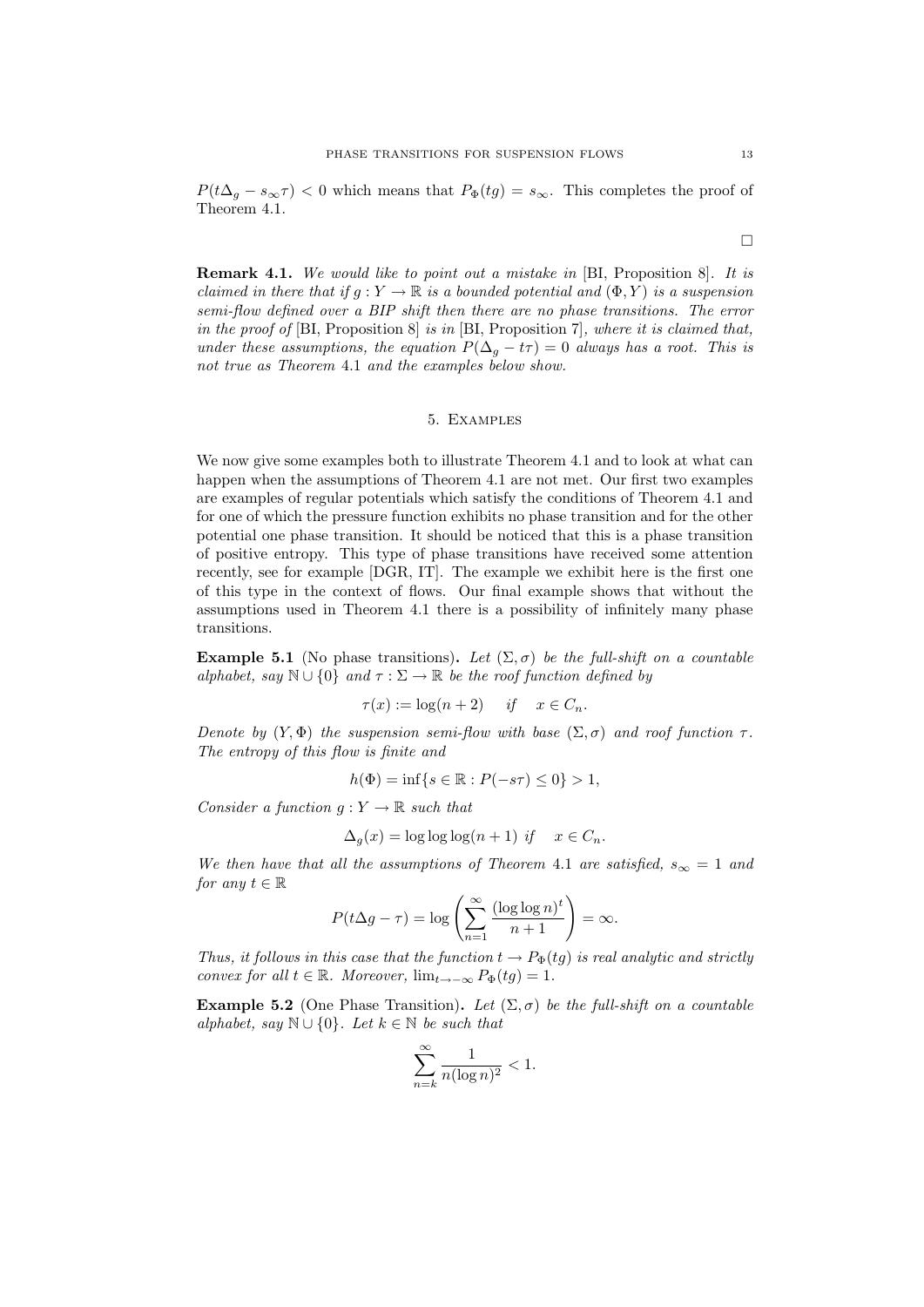Let  $\tau : \Sigma \to \mathbb{R}$  be the roof function defined by

$$
\tau(x) := \log(n + k) \quad \text{if} \quad x \in C_n.
$$

Denote by  $(Y, \Phi)$  the suspension semi-flow with base  $(\Sigma, \sigma)$  and roof function  $\tau$ . The entropy of this flow is

$$
h(\Phi) = \inf\{s \in \mathbb{R} : P(-s\tau) \le 0\},\
$$

that is  $h(\Phi) \in (1,2)$ . Indeed, there exists  $s \in (1,2)$  such that  $P(-s\tau) = 0$ . Consider a function  $g: Y \to \mathbb{R}$  such that

$$
\Delta_g(x) = \log(\log(n+k)) \quad \text{if} \quad x \in C_n.
$$

Again we have that  $s_{\infty} = 1$  and all the assumptions of Theorem 4.1 are satisfied. For  $t \in \mathbb{R}$  we have that

$$
P(t\Delta_g - \tau) = \log \sum_{n=k}^{\infty} \frac{(\log n)^t}{n}
$$

and so for all  $t \ge -1$  we have that  $P(t\Delta_g - \tau) = \infty$ . However for all  $t < -1$  we have that  $P(t\Delta_g - \tau) < \infty$  and in particular  $P(-2\Delta_g - \tau) < 0$ . Thus by Theorem 4.1 the pressure function  $t \to P_{\Phi}(tg)$  exhibits a phase transition at a point  $t_0 \in (-2, -1)$ . Moreover,

$$
P_{\Phi}(tg) = \begin{cases} 1 & \text{if } t < t_0; \\ real analytic and strictly convex & \text{if } t \ge t_0. \end{cases}
$$

In particular, the function g exhibits a phase transition of positive entropy at the point  $t = t_0$ .

Note that for  $t < t_0$  we have

$$
P(t\Delta_g - P_{\Phi}(tg)\tau) = P(t\Delta_g - \tau) = \log \sum_{n=k}^{\infty} \frac{(\log n)^t}{n} < 0.
$$

It is a direct consequence of Theorem 3.2 that for every  $t < t_0$  the potential tg does not have an equilibrium measure. On the other hand, if  $t > t_0$  we have that

$$
P(t\Delta_g - P_{\Phi}(tg)\tau) = 0.
$$

Moreover, there exists a Gibbs measure  $\nu_t$  corresponding to  $t\Delta_g - P_{\Phi}(tg)\tau$  and

$$
\int \tau d\nu_t = \sum_{n=1} \log(n+k)\nu_t(C_n) = \sum_{n=k} \frac{(\log n)^{t+1}}{n^{P_{\Phi}(tg)}}.
$$

Since  $P_{\Phi}(tg) > 1$  we have that  $\tau \in L^1(\nu_t)$ . Therefore, as consequence of Theorem 3.2, we have that for every  $t > t_0$  the potential tg does have a unique equilibrium measure. If  $t = t_0$  the potential  $t_0g$  does not have an equilibrium measure. Indeed, even if k is chosen so that  $P(t\Delta_g - P_{\Phi}(tg)\tau) = P(t\Delta_g - \tau) = 0$ , we have that since  $t_0 \in (-2, -1)$  then  $\tau \notin L^1(\nu_{t_0})$ . However, it is possible to slightly modify this example so that  $t_oq$  has an equilibrium state.

Example 5.3 (Countably many phase transitions). In Theorem 4.1 we assumed that the roof function dominated the potential  $\Delta_q$ . This leads to the simple asymptotic behaviour

$$
\lim_{n \to \infty} \frac{\sup \{ \Delta_g(x) : x \in C_n \}}{\inf \{ \tau(x) : x \in C_n \}} = 0.
$$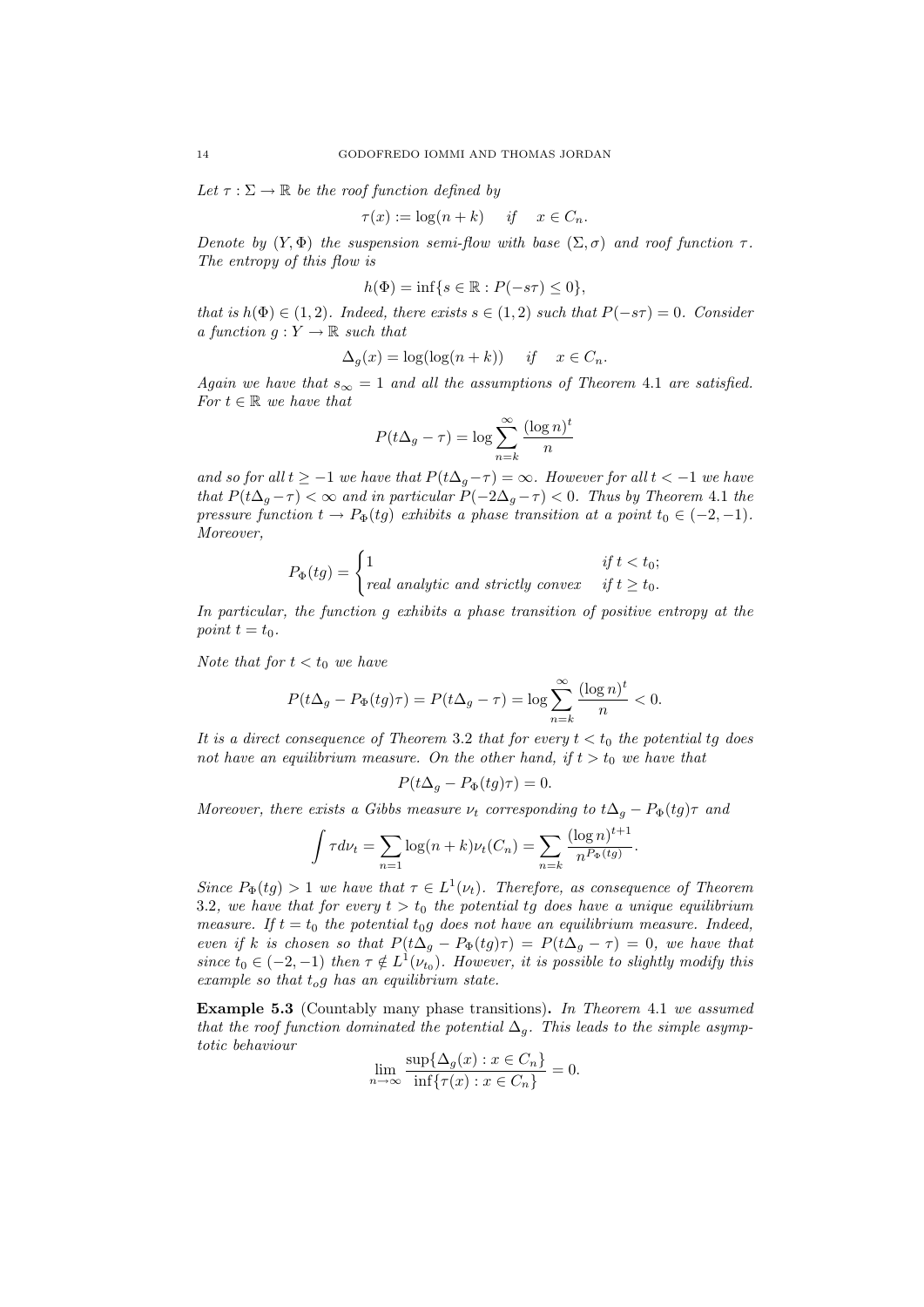In this example we show that without this assumption much more complicated behaviour is possible. In particular, by dropping this assumption, we can construct a potential g defined over a suspension semi-flow for which the pressure function  $t \to P_{\Phi}(tq)$  has countably many phase transitions. Again we work in the case where both  $\Delta q$  and  $\tau$  are locally constant functions.

We start by partitioning  $\mathbb{N} \cup \{0\}$  as follows. We let

$$
A_1 = \{ n \in \mathbb{N} : n \neq k^2 \text{ for any } k \in \mathbb{N} \} \cup \{ 0 \}
$$

and inductively define  $A_{k+1} = \{n \in \mathbb{N} : \sqrt{n} \in A_k\}$ . We then have that  $\mathbb{N} = \bigcup_k A_k$ and  $A_i \cap A_j = \varnothing$  if  $i \neq j$ .

Let  $(\Sigma, \sigma)$  be the full-shift on a countable alphabet. We consider the roof function  $\tau : \Sigma \to \mathbb{R}$  to be defined by

$$
\tau(x) := \log(n + k_i) \text{ if } x \in C_n \text{ and } n \in A_i,
$$

where  $k_i > 0$  are some fixed constant. Denote by  $(Y, \Phi)$  the corresponding suspension semi-flow.

Let us define our function  $g: Y \to \mathbb{R}$  such that

$$
\Delta_g(x) = c_i \tau(x) + \log \log(n + k_i) \text{ if } x \in C_n \text{ and } n \in A_i
$$

where  $c_0 = 0$ ,  $c_1 = -\frac{1}{4}$  and for  $i > 1$  we define  $c_{i+1} = c_i - \frac{1}{2^i(i+1)}$ .

We then have that if  $\sum_{n\in A_i} \frac{(\log(n+k_i))^t}{(n+k_i)^{s-c_i t}}$  $\frac{(\log(n+k_i))^t}{(n+k_i)^{s-c_i t}} < \infty$  for all  $i \in \mathbb{N}$  then

$$
P(t\Delta_g - s\tau) = \log \left( \sum_{i=1}^{\infty} \sum_{n \in A_i} \frac{(\log(n + k_i))^t}{(n + k_i)^{s - c_i t}} \right)
$$

and otherwise  $P(t\Delta_g - s\tau) = \infty$ .

**Lemma 5.1.** With  $\tau$  and  $g$  defined as above we have that for all  $t < 0$ 

$$
P_{\Phi}(tg) \ge \max_{i \in \mathbb{N}} \left\{ \frac{1}{2^i} + c_i t \right\}.
$$

*Proof.* Let  $t \leq 0$  and  $\delta > 0$  and consider  $s = \frac{1}{2^{i-1}} + c_i t - \delta$ . We have that

$$
\sum_{n \in A_i} \frac{(\log(n + k_i))^t}{(n + k_i)^{s - c_i t}} = \sum_{n \in A_i} \frac{(\log(n + k_i))^t}{(n + k_i)^{\frac{1}{2^{i-1}} - \delta}} = \infty.
$$

Therefore  $P(t\Delta_g - s\tau) = \infty$ . Since the above holds for any positive value of  $\delta$ , for every  $i \in \mathbb{N}$  we have that

$$
\frac{1}{2^i} + c_i t \le P_{\Phi}(tg).
$$

**Lemma 5.2.** We can choose values  $k_i \in \mathbb{R}$  such that for  $t \leq -\frac{3}{2}$ 

$$
P_{\Phi}(tg) = \max_{i \in \mathbb{N}} \left\{ \frac{1}{2^i} + c_i t \right\}.
$$

 $\Box$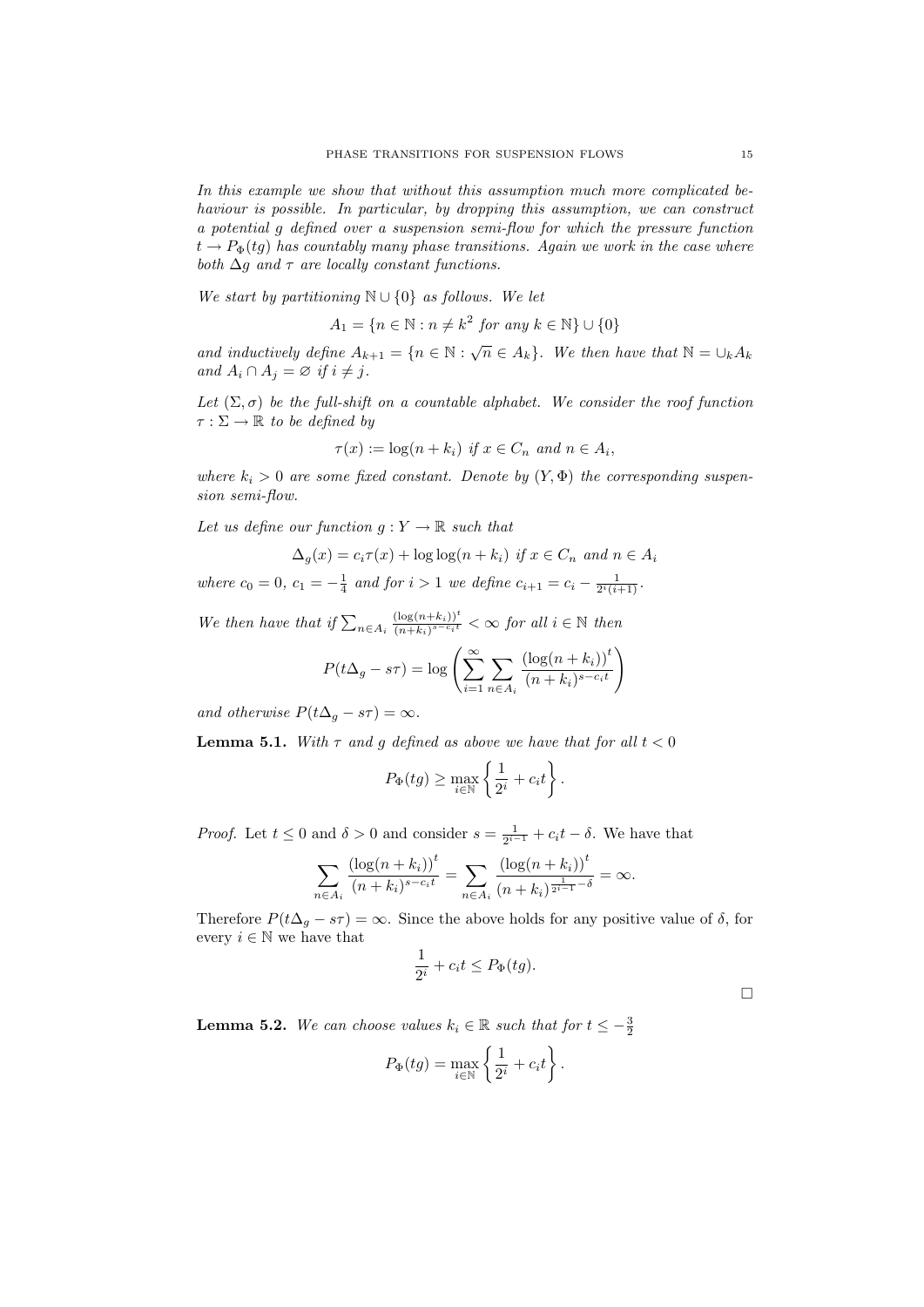*Proof.* For each  $i \in \mathbb{N}$  we fix  $0 < \delta_i < \frac{1}{2}$  and choose  $k_i$  such that

$$
\sum_{n \in A_i} \frac{1}{(n+k_i)^{2^{-(i-1)}}} \log(n+k_i)^{-(1+\delta_i)} < \frac{1}{2^i}.
$$

Thus for any  $t < -\frac{3}{2}$  and  $\alpha \ge \frac{1}{2^{i-1}}$  we have that

$$
\sum_{n \in A_i} \frac{1}{(n+k_i)^{\alpha}} (\log(n+k_i))^t < \frac{1}{2^i}.
$$

Choose  $n \in \mathbb{N}$  such that  $\frac{1}{2^n} - c_n t = \max_i \{ \frac{1}{2^i} - c_i t \}$  and  $s > \frac{1}{2^n} - c_n t$ . In particular, for every  $i \in \mathbb{N}$  we have that  $s - c_i t > 2^{-(i-1)}$ . Therefore, if we fix  $t < -3/2$  we have that

$$
\sum_{n \in A_i} \frac{(\log(n+k_i))^t}{(n+k_i)^{s-c_it}} \le \sum_{n \in A_i} \frac{(\log(n+k_i))^t}{(n+k_i)^{1/2^{i-1}}} \le \frac{1}{2^i}.
$$

Thus,

$$
P(t\Delta_g - s\tau) = \log \left( \sum_{i=1}^{\infty} \sum_{n \in A_i} \frac{(\log(n + k_i))^t}{(n + k_i)^{s - c_i t}} \right) \le \log \left( \sum_{i=1}^{\infty} \frac{1}{2^i} \right) < 0.
$$

Therefore,  $P_{\Phi}(tg) < s$ . Thus combining this with Lemma 5.1 we have that for  $t \leq -3/2$ 

$$
P_{\Phi}(tg) = \max_{i \in \mathbb{N}} \left\{ \frac{1}{2^i} - c_i t \right\}.
$$

Thus if we choose a sequence  $(k_i)_i$  as in Lemma 5.2 we have that for  $t \leq -\frac{3}{2}$ 

$$
P_{\Phi}(tg) = \max_{i} \left\{ \frac{1}{2^{i}} - c_{i}t \right\}
$$

where  $c_0 = 0$ ,  $c_1 = -\frac{1}{4}$  and for  $i > 1$  we define  $c_{i+1} = c_i - \frac{1}{2^i(i+1)}$ . We can then see that for  $i \geq 1$  for  $t \in [i + 1, i + 2]$  we have that

$$
P_{\Phi}(tg) = \frac{1}{2^i} - c_i t.
$$

Thus, for  $t \leq -\frac{3}{2}$  we have that  $t \to P_{\Phi}(tg)$  is a piecewise linear function which is non-differentiable at integer values., That is, the pressure function exhibits a countable number of first order phase transitions.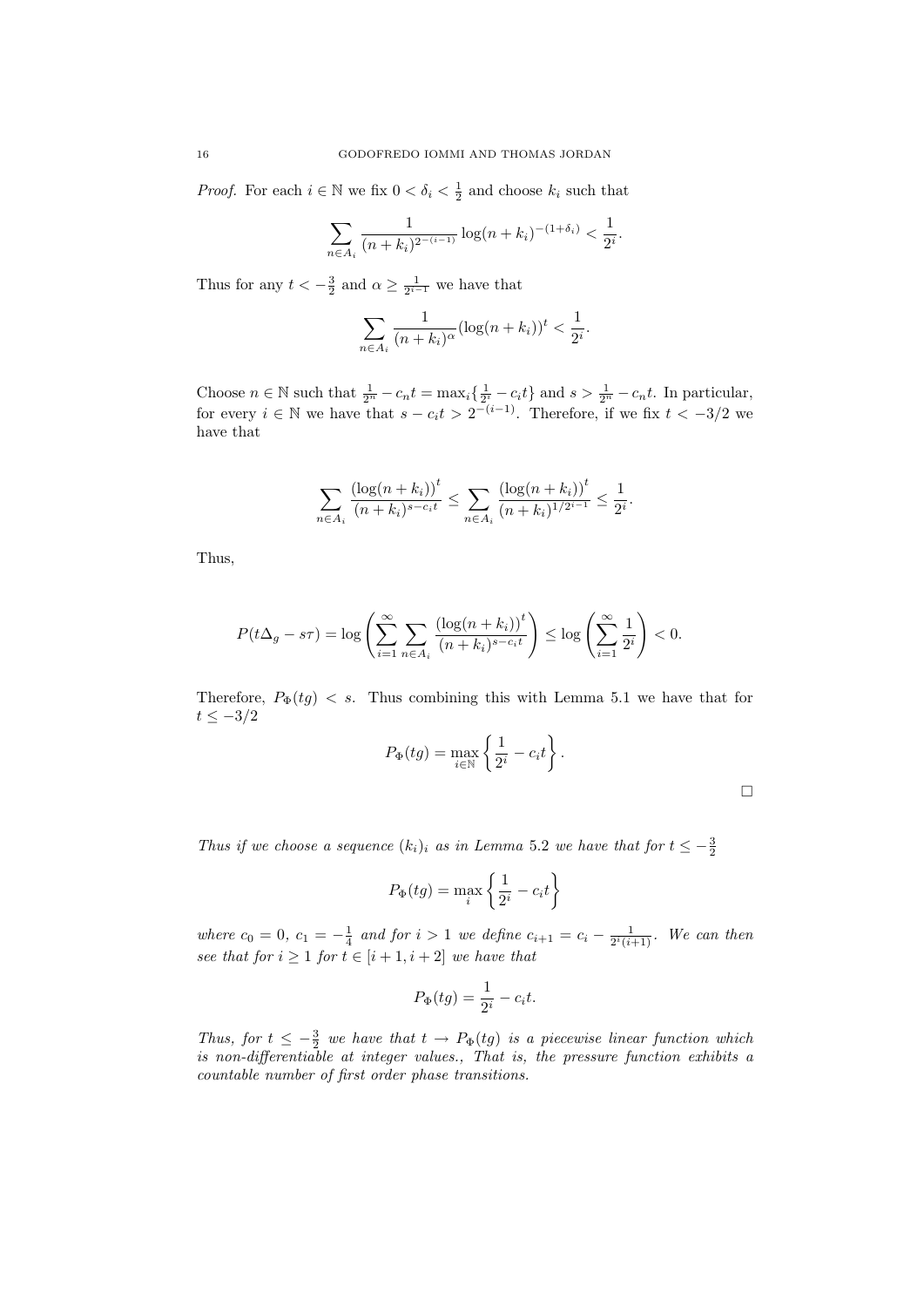### 6. Remarks

This last section is divided in two. In the first part we illustrate how the the results obtained in the symbolic system can be applied to flows defined over manifolds. The particular example we consider is the positive geodesic flow. In the second part we discuss a strategy to study suspension flows for which the combinatorial assumption we have made so far on the shift (that of being BIP) is not satisfied. The procedure we propose is that of inducing.

6.1. The positive geodesic flow on the modular surface. Denote by  $\mathcal{H} =$  $\{z \in \mathbb{C} : \text{Im } z > 0\}$  the upper half-plane endowed with the hyperbolic metric. Geodesics in  $H$  are either semi-circles which meet the boundary perpendicularly or vertical straight lines. The geodesic flow of  $H$ , denote by  $\{\overline{\psi}_t\}$ , is the flow on the unit tangent bundle,  $T^1\mathcal{H}$ , of  $\mathcal{H}$  which moves  $\omega \in T^1\mathcal{H}$  along the geodesic it determines at unit speed.

The group of Möbius transformations acting on  $\mathcal H$  by orientation preserving isometries can be identified with the group  $PSL(2, \mathbb{Z})$ . The modular surface is defined by  $M = \text{PSL}(2, \mathbb{Z})\backslash \mathcal{H}$ , which is a (non-compact) surface of constant negative curvature. Topologically, is a sphere with one cusp and two singularities. Note that  $T^1\mathcal{H}$  can be identified with PSL(2, R) by sending  $\omega = (z, \zeta) \in T^1\mathcal{H}$  onto the unique  $g \in \text{PSL}(2,\mathbb{R})$  such that  $z = g(i)$  and  $\zeta = g'(z)(i)$ , where i is the unit vector at the point  $i$  to the imaginary axis pointing up. In this coordinate system the geodesic flow takes the form

$$
\overline{\psi}_t\left(\begin{array}{cc} a & b \\ c & d \end{array}\right) = \left(\begin{array}{cc} a & b \\ c & d \end{array}\right) \left(\begin{array}{cc} e^{t/2} & 0 \\ 0 & e^{-t/2} \end{array}\right).
$$

The geodesic flow  $\{\overline{\psi}_t\}$  on H descends to the geodesic flow  $\{\psi_t\}$  on M via the projection  $\pi: T^1\mathcal{H} \mapsto T^1M$ . We will be interested in an invariant sub-system of  $\{\psi_t\}.$  In order to define it we need to consider the fundamental region for PSL $(2,\mathbb{Z})$ given by

$$
F = \{ z \in \mathcal{H} : |z| \ge 1, |\text{Re } z| \le 1/2 \},\
$$

whose sides are identified by the generators of  $PSL(2, \mathbb{Z})$ ,  $T(z) = z + 1$  and  $S(z) = z$  $-1/z$  (see [Ka1, p.55]). Any geodesic can be represented by a series of segments in F. We will only be interested in oriented geodesic that do not go to the cusps of M in either direction.

There are several ways of coding geodesics. Here we present two of them.

The geometric code. As we just saw, the sides of  $F$  are identified with the generators of PSL(2,  $\mathbb{Z}$ ),  $T(z) = z + 1$  and  $S(z) = -1/z$ . The geometric code (also known as Morse code) of a geodesic in  $F$  (that does not go to the cusp in either direction) is a bi-infinite sequence of integers. The idea is to code the geodesic by recording the sides of the region  $F$  that are cut by the geodesic. The boundary of F has three sides, the left and right vertical sides are labeled by T and  $T^{-1}$ , respectively. The circular boundary is labeled by S. Any oriented geodesic, that does not go to the cusp, returns to the circular boundary of  $F$  infinitely often. The geometric code is obtained as follows. Choose an initial point on the circular boundary of  $F$  and count the number of times it hits the vertical boundary of  $F$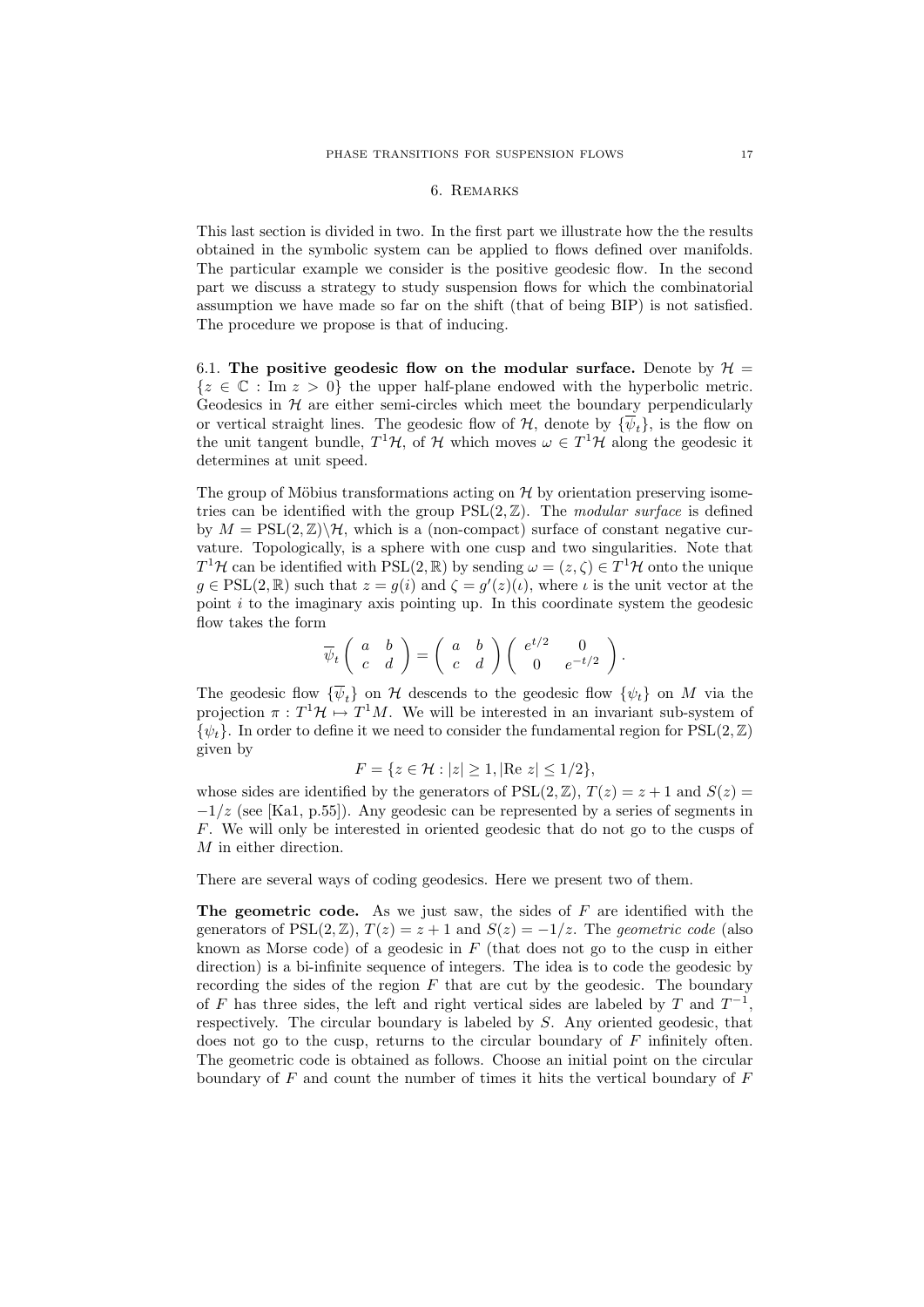moving in the direction of the geodesic. We assign a positive integer to each block of hits of the right vertical side and a negative number to the left vertical side. if we move the initial point in the opposite direction we obtain a sequence of nonzero integers

$$
[\gamma] = [\ldots, n_{-1}, n_0, n_1, \ldots]
$$

that we denote geometric code.

**The arithmetic code.** An oriented geodesic  $\gamma \in \mathcal{H}$  is called *reduced* if its endpoints u, v satisfy  $0 \le u \le 1$  and  $w > 1$ . Recall that a geodesic which does not go to the cusp in either direction is such that its end points are irrationals. Consider the minus continued fraction associated to  $u$  and  $v$ ,

$$
w = n_1 + \cfrac{1}{n_2 - \cfrac{1}{n_3 - \cfrac{1}{n_4 - \dots}}} , \frac{1}{u} = n_0 - \cfrac{1}{n_{-1} - \cfrac{1}{n_{-2} - \cfrac{1}{n_{-3} - \dots}}}
$$

The following code is given to  $\gamma$ ,

$$
(\gamma)=(\ldots,n_{-2},n_{-1},n_0,n_1,n_2,\ldots).
$$

Now, it is possible to show that an arbitrary geodesic  $\gamma \in M$  can also be represented by doubly infinite sequence. The idea is to construct a cross section for the geodesic flow on  $T<sup>1</sup>M$ . Every oriented geodesic can be represented as a bi-infinite sequence of segments  $\sigma_i$  between returns to the cross section. To each segment it corresponds a reduced geodesic  $\gamma_i$ . It turns out that (see [GK]) all these geodesics have the same arithmetic code, except for a shift. This sequence is the *arithmetic code* of  $\gamma$ ,

$$
(\gamma)=(\ldots, n_{-2}, n_{-1}, n_0, n_1, n_2, \ldots).
$$

**Definition 6.1.** A geodesic  $\gamma$  is called positive if all segments comprising the geodesic  $\gamma$  in F are positively (clockwise) oriented. The set of vectors in  $T^1M$ tangent to positive geodesics is a non-compact invariant set of the geodesic flow on  $T^{1}M$ . We call the restriction of the geodesic flow to this set the positive geodesic  $f_{\text{low}}$ 

It was shown in [GK] that a geodesic  $\gamma$  is positive if and only if the arithmetic and the geometric codes for  $\gamma$  coincide.

Constructing an appropriate cross section and computing the first return time function of the geodesic flow to it, Gurevich and Katok [GK] showed that the positive geodesic flow on the modular surface can be represented by the suspension flow  $(Y^*, \Phi^*)$ . This flow is defined over the countable (two-sided) Markov shift  $(\Sigma_A^*, \sigma)$ , where

$$
\Sigma_A^* := \{(x_n)_{n \in \mathbb{Z}} : A(x_n, x_{n+1}) = 1 \text{ for every } n \in \mathbb{Z}\}.
$$

Here A denotes the transition matrix defined by  $A(i, j) = 1$  for every pair  $(i, j) \in$  $\{3, 4, 5, 6, \ldots\} \times \{3, 4, 5, 6, \ldots\}$  except for the pairs corresponding to the five platonic bodies, that is  $(i, j) \in \{(3, 3), (3, 4), (3, 5), (4, 3), (5, 3)\}$ , where  $A(i, j) = 0$ . The roof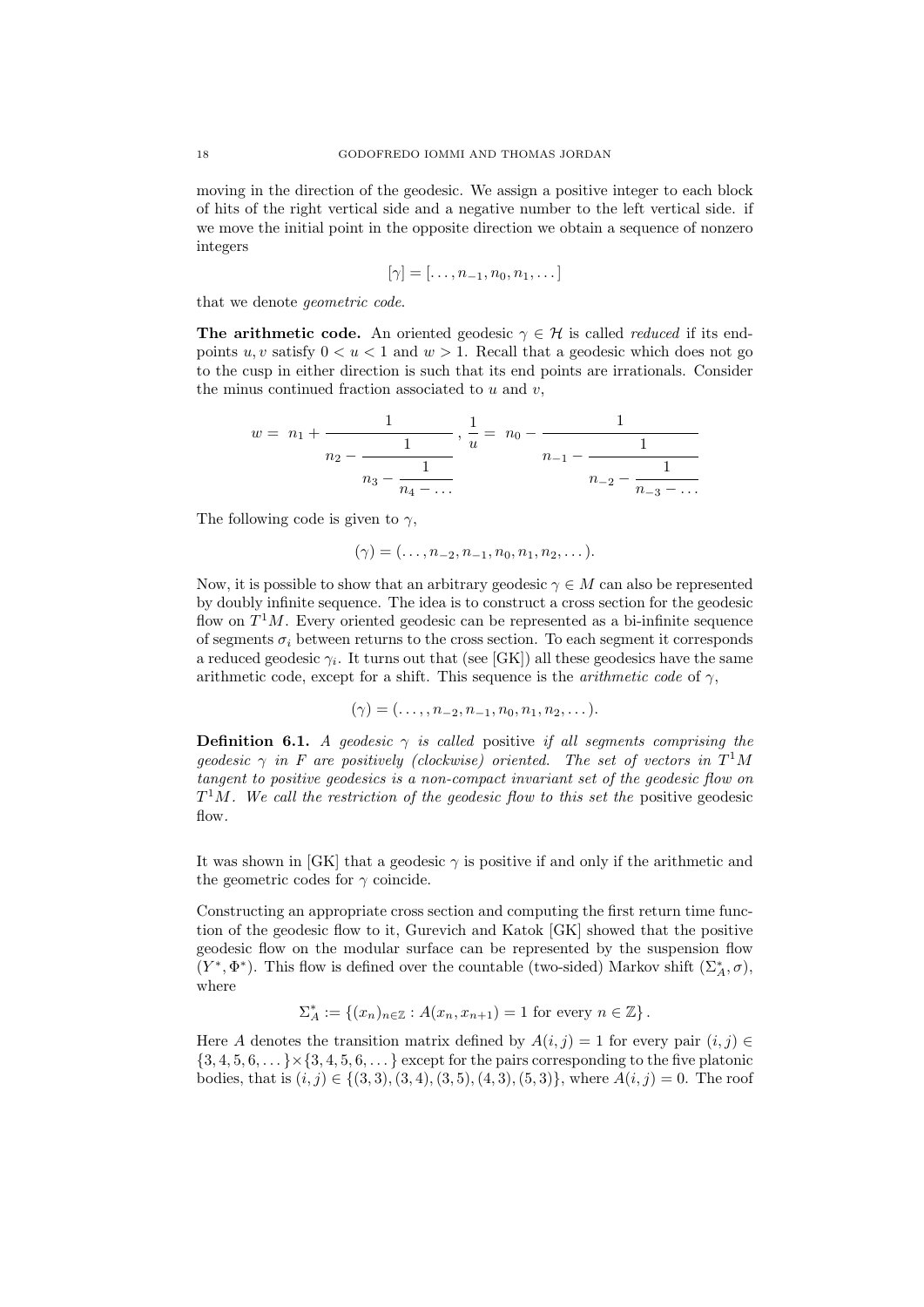function is given by  $\tau^*(x) = 2 \log w(x)$ , where

$$
w(x) = n_1 + \cfrac{1}{n_2 - \cfrac{1}{n_3 - \cfrac{1}{n_4 - \dots}}},
$$

for  $x = (\ldots n_{-1}, n_0, n_1, n_2, n_3, \ldots)$ . Since every potential  $\overline{\rho}: \Sigma_A^* \to \mathbb{R}$  is cohomologous to a potential  $\rho : \Sigma_A^* \to \mathbb{R}$  that only depends on *future* coordinates, we can reduce the study of the suspension flow to that of the suspension semiflow. Therefore, in order to study the ergodic theory of the positive geodesic flow it is enough to understand the ergodic theory of the suspension semi-flow  $(Y, \Phi)$ defined over the one-sided countable Markov shift ( $\Sigma_A, \sigma$ ) with height function  $\tau : \Sigma_A \to \mathbb{R}$  defined by  $\tau(x) = 2 \log w(x)$ . Note that  $(\Sigma_A, \sigma)$  satisfies the BIP  $\gamma : \mathbb{Z}_A \to \mathbb{R}$  defined by  $\tau(x) = 2 \log w(x)$ . Note that  $(\mathbb{Z}_A, o)$  satisfies the BIP<br>property and that if  $c = (3 + \sqrt{5})/6$  then for  $x = (\dots n_{-1}, n_0, n_1, n_2, n_3 \dots)$  we have that  $2\log(cn_1) \leq \tau(x) \leq 2\log n_1$ .

Since we want to study the thermodynamic formalism, we start by defining the class of potentials that we will consider. Denote by

 $\mathcal{P} := \{g : Y \to \mathbb{R} : \text{the potential } \Delta_g \text{ is locally Hölder}\}.$ 

In the next Theorem we establish conditions under which a potential has an equilibrium measure. This condition is a *small oscillation* type of condition. This result first appeared in the note not intended for publication [Io2].

**Theorem 6.1.** Let  $g \in \mathcal{P}$  be a bounded potential with  $P_{\Phi}(g) < \infty$ . If

(10) 
$$
\sup g - \inf g < h_{top}(\Phi) - \frac{1}{2},
$$

then g has an equilibrium measure  $\mu_g \in \mathcal{M}_{\Phi}$ .

*Proof.* Let us first show that  $P_{\sigma}(\Delta_g - P_{\Phi}(g)\tau) = 0$ . Denote by  $s = \inf F$  and by  $S = \sup F$ . We have that  $s\tau \leq \Delta_g \leq S\tau$ . Moreover,

$$
P_{\sigma}((s-t)\tau) \le P_{\sigma}(\Delta_F - t\tau) \le P_{\sigma}((S-t)\tau).
$$

Let  $t^* \in (1/2 + S, h_{top}(\Phi) + s)$  (by equation (10) this interval is non degenerate). We have that

$$
0 < P_{\sigma}((s - t^*)\tau) \le P_{\sigma}(\Delta_g - t^*\tau) \le P_{\sigma}((S - t^*)\tau) < \infty.
$$

Since  $P_{\Phi}(g) < \infty$  and by the continuity of the function  $t \to P_{\sigma}(\Delta_g - t\tau)$  we have that  $P_{\sigma}(\Delta_g - P_{\Phi}(g)\tau) = 0.$ 

It remains to show that the potential  $\Delta_g - P_{\Phi}(g) \tau$  has an equilibrium measure. Recall that there exists a Gibbs measure  $\mu$  associated to this potential. In order to show that this measure is an equilibrium measure it suffices to prove that

(11) 
$$
\int (\Delta_g - P_{\Phi}(g)\tau) d\mu < \infty.
$$

But note that [PU, Chapter 4]

$$
\frac{\mathrm{d}}{\mathrm{d}t} P_{\sigma}(\Delta_g - t\tau) \Big|_{t = P_{\Phi}(g)} = \int \left( \Delta_g - P_{\Phi}(g)\tau \right) \mathrm{d}\mu.
$$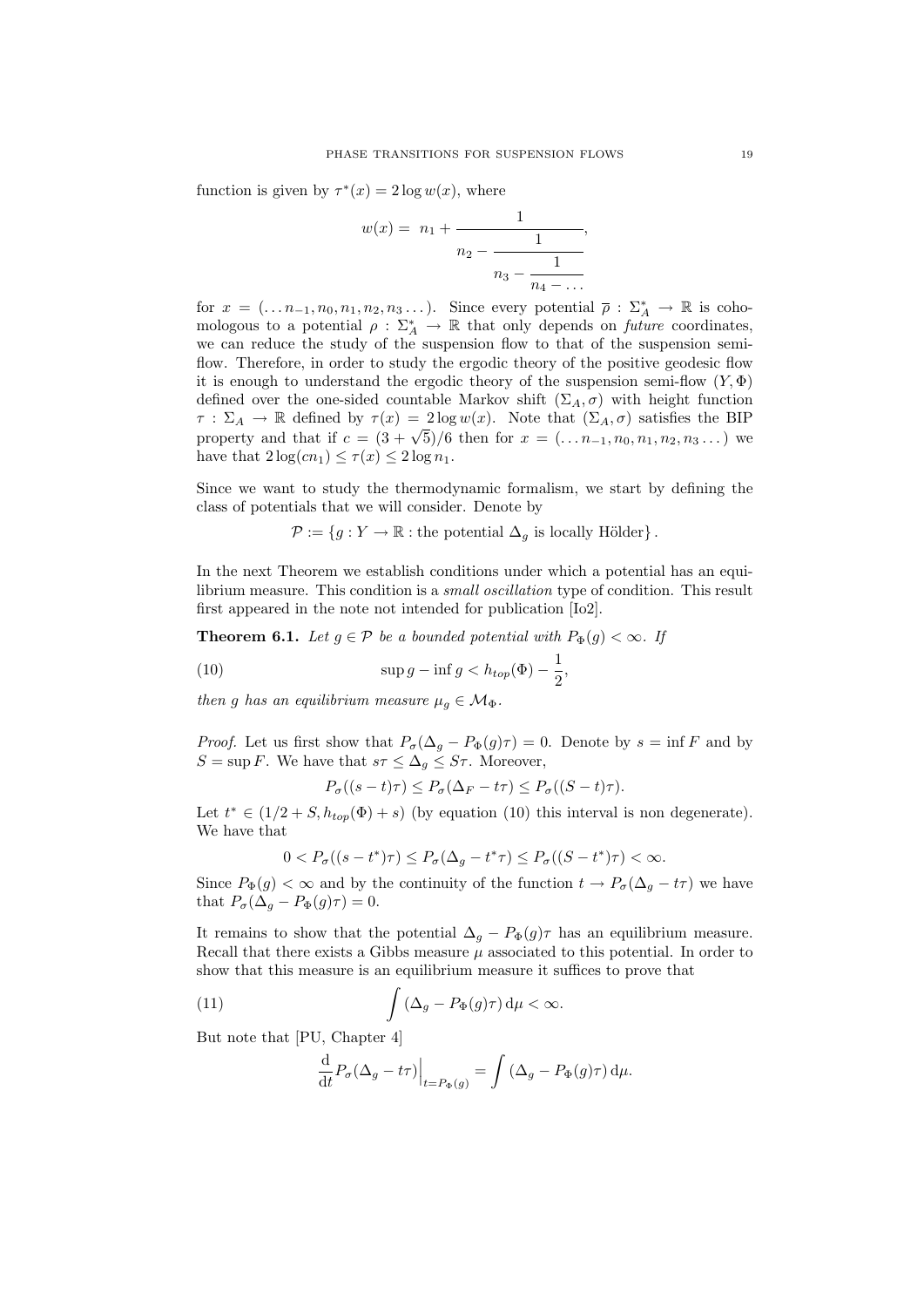Note that we have proved that there exists an interval of the form  $[P_{\phi}(g)-\epsilon, P_{\phi}(g)+]$  $\epsilon$ ] where the function  $t \to P_{\sigma}(\Delta_g - t\tau)$  is finite. The result now follows, because when finite the function  $t \to P_{\sigma}(\Delta_g - t\tau)$  is real analytic.

Let us remark that in a wide range of (discrete time) settings, similar small oscillation conditions on the potential have been imposed in order to prove existence and uniqueness of equilibrium measures. For instance, Hofbauer [Ho] originally in a symbolic setting and later Hofbauer and Keller [HK] in the context of the angle doubling map on the circle, gave examples which shows that this type of condition was essential in their setting in order to have quasi-compactness of the transfer operator, and hence good equilibrium measures. Later, Denker and Urbański [DU], for rational maps, used similar conditions to prove uniqueness of equilibrium measures. Oliveira [Ol] proved the existence of equilibrium measures for potentials satisfying similar conditions for non-uniformly expanding maps. Also, Bruin and Todd [BT] in the context of multimodal maps made use of a similar condition to prove uniqueness of equilibrium measures. Recently, Inoquio-Renteria and Rivera-Letelier [IR] proved this type of results for rational maps under a very weak small oscillation condition.

We end up applying the results of the previous sections to obtain phase transitions in this setting. It is a direct consequence of Theorem 4.1 that,

Theorem 6.2. Consider the positive geodesic flow and the associated suspension semi-flow  $(Y, \Phi)$  with roof function  $\tau$ . Let  $g \in \mathcal{P}$  be a potential such that

$$
\lim_{n \to \infty} \frac{\sup \{ \Delta_g(x) : x \in C_n \}}{-\log n} = 0
$$

We then have the following situation

- 1. For all  $t \in \mathbb{R}$  we have that  $P_{\Phi}(t) \geq 1/2$ .
- 2. If for all  $t \in \mathbb{R}$  we have that  $P(t\Delta_q (1/2)\tau) = \infty$  then there is no phase transition and the function  $t \to P(tg)$  is real analytic.
- 3. If g is strictly positive and there exists  $t^*$  such that  $P(t^*\Delta_g (1/2)\tau) < \infty$ then there exists  $t_0 \in \mathbb{R}$  such that  $t_0 = \sup\{t : P(t_0 \Delta_g - (1/2)\tau) \leq 0\}$ , and

$$
P_{\Phi}(tg) = \begin{cases} real \ analytic \ and \ strictly \ convex & \text{if } t > t_0; \\ \frac{1}{2} & \text{if } t \leq t_0. \end{cases}
$$

6.2. Inducing schemes. The results discussed in the previous sections hold under a combinatorial assumption on the base shift, namely that it satisfies the BIP condition. A well known procedure to deal with systems not having this property is to induce. Let  $(\Sigma, \sigma)$  be a topologically mixing countable Markov shift. Fix a symbol in the alphabet, say  $a \in \mathbb{N}$ . The *induced system* over the cylinder  $C_a$  is the full-shift defined on the alphabet

$$
\{C_{ai_1...i_m}: i_j \neq a \text{ and } C_{ai_1...i_ma} \neq \varnothing\}.
$$

The *first return time map* to the cylinder  $C_a$  is defined by

$$
r_a(x) := \chi_{C_a}(x) \inf \{ n \ge 1 : \sigma^n(x) \in C_a \},
$$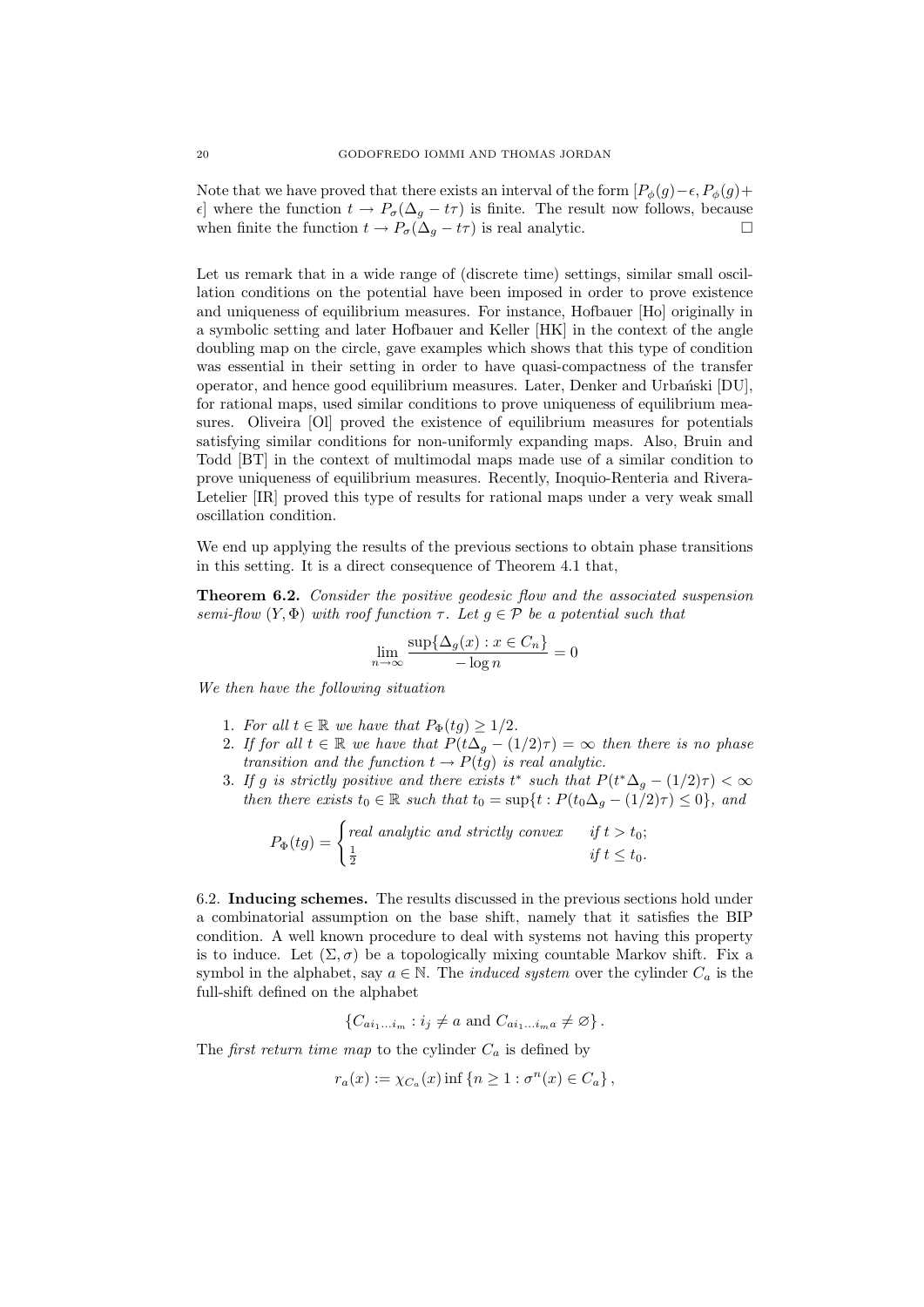where  $\chi_{C_a}(x)$  is the characteristic function of the cylinder  $C_a$ . For every potential  $\phi : \Sigma \to \mathbb{R}$  we define the induced potential by

$$
\overline{\phi}:=\left(\sum_{k=0}^{r_a(x)-1}\phi\circ\sigma^k\right).
$$

Note that if  $\phi$  has summable variations then it is also the case for  $\overline{\phi}$ . In the same way, if  $\phi$  is weakly Hölder then so is  $\overline{\phi}$ . Since the original system is topologically mixing the pressure  $P(\phi)$  does not depends on the symbol we induce, see [Sa2, Lemma 2].

**Lemma 6.1.** Let  $(Y, \Phi)$  be a suspension semi-flow defined over a topologically mixing countable Markov shift  $(\Sigma, \sigma)$  with roof function  $\tau$  of summable variations. Let  $g: Y \to \mathbb{R}$  be such that  $\Delta_g$  is of summable variations. We have that

$$
P(\Delta_g - s\tau) \le 0
$$
 if and only if  $P(\overline{\Delta_g} - s\overline{\tau}) \le 0$ .

*Proof.* Assume that there exists  $A > 0$  such that

$$
P(\overline{\Delta_g} - s\overline{\tau}) \ge A > 0.
$$

By the approximation property, this means that for every  $\epsilon > 0$  there exists a compact invariant set  $\Sigma_n \subset \Sigma$  such that

$$
P_{\Sigma_n}(\overline{\Delta_g}-s\overline{\tau})>A-\epsilon>0.
$$

In particular there exists an invariant measure in  $\mu_n \in \Sigma_n$  such that

$$
h(\mu_n) + \int \overline{\Delta_g} d\mu_n - s \int \overline{\tau} d\mu_n > A - 2\epsilon > 0.
$$

Since the measure  $\mu_n$  is supported on the compact set  $\Sigma_n$  the return time function is such that  $r \in L^1(\mu_n)$ . Therefore

$$
\frac{h(\mu_n)}{\int r d\mu_n} + \frac{\int \overline{\Delta_g} d\mu_n}{\int r d\mu_n} - s \frac{\int \overline{\tau} d\mu_n}{\int r d\mu_n} > \frac{A - 2\epsilon}{\int r d\mu_n} > 0.
$$

If we denote by  $\nu_n$  the projection onto  $\Sigma$  of the measure  $\mu_n$  we have that

$$
P(\Delta_g - s\tau) \ge h(\nu_n) + \int \Delta_g \mathrm{d}\nu_n - s \int \tau \mathrm{d}\nu_n =
$$
  

$$
\frac{h(\mu_n)}{\int r \mathrm{d}\mu_n} + \frac{\int \overline{\Delta_g} \mathrm{d}\mu_n}{\int r \mathrm{d}\mu_n} - s \frac{\int \overline{\tau} \mathrm{d}\mu_n}{\int r \mathrm{d}\mu_n} > \frac{A - 2\epsilon}{\int r \mathrm{d}\mu_n} > 0.
$$

Let us assume now that  $P(\Delta_g - s\tau) > A > 0$ . Then by the approximation property there exists a compactly supported measure  $\nu_n$  in  $\Sigma$  which is ergodic, for which  $\nu(C_0) > 0$  and the corresponding induced measure  $\mu_n$ , induced on the symbol 0, satisfies  $\int r d\mu_n < \infty$  and

$$
P(\Delta_g - s\tau) \ge h(\nu_n) + \int \Delta_g d\nu_n - s \int \tau d\nu_n =
$$
  

$$
\frac{h(\mu_n)}{\int r d\mu_n} + \frac{\int \overline{\Delta_g} d\mu_n}{\int r d\mu_n} - s \frac{\int \overline{\tau} d\mu_n}{\int r d\mu_n} > \frac{A - \epsilon}{\int r d\mu_n} > 0.
$$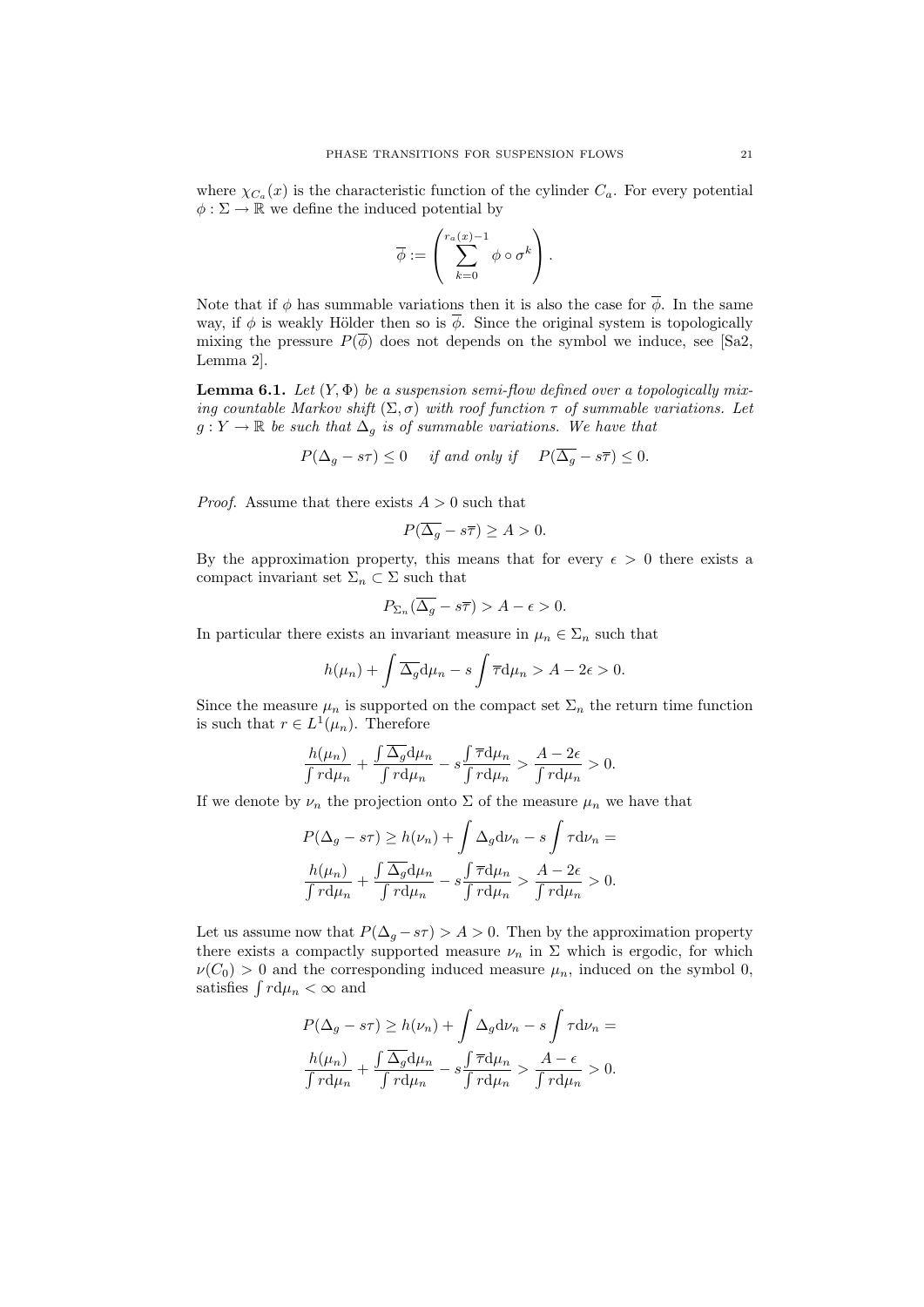Indeed, we just need to choose the measure  $\nu_n$  supported on a sufficiently large compact invariant subset of  $\Sigma$ . Multiplying the last equation by  $\int r d\mu_n$  we obtain

$$
P(\overline{\Delta_g} - s\overline{\tau}) \ge h(\mu_n) + \int \overline{\Delta_g} d\mu_n - s \int \overline{\tau} d\mu_n > A - \epsilon > 0.
$$

The above Lemma implies that we can compute the value  $P_{\Phi}(g)$  either on the original system  $(\Sigma, \sigma)$  or in its induced version  $(\overline{\Sigma}, \overline{\sigma})$ . Therefore, we can apply the results obtained in the previous sections. We define  $s_{\infty} \in \mathbb{R}$  as the unique value such that

$$
P(-s\overline{\tau}) = \begin{cases} \infty & \text{if } s < s_{\infty}; \\ \text{finite} & \text{if } s > s_{\infty}. \end{cases}
$$

**Theorem 6.3.** Let  $(Y, \Phi)$  be a suspension semi-flow defined over a topologically mixing countable Markov shift  $(\Sigma, \sigma)$  with locally Hölder roof function  $\tau$ . Let g:  $Y \to \mathbb{R}$  be such that  $\Delta_g$  is locally Hölder. Assume that

$$
\inf \left\{ \frac{\int \overline{\Delta_g} d\nu}{\int \overline{\tau} d\nu} : \nu \in \mathcal{M}_\sigma \right\} = \lim_{n \to \infty} \frac{\sup \{ \overline{\Delta_g(x)} : x \in C_n \}}{\inf \{ \overline{\tau(x)} : x \in C_n \}} = 0
$$

We then have the following situation

- 1. For all  $t \in \mathbb{R}$  we have that  $P_{\Phi}(tg) \geq s_{\infty}$ .
- 2. If for all  $t \in \mathbb{R}$  we have that  $P(t\overline{\Delta_g} s_{\infty}\overline{\tau}) = \infty$  then there is no phase transition and the function  $t \to P(tg)$  is real analytic.
- 3. If  $\overline{\Delta_g}$  is a strictly positive function and there exists t<sup>\*</sup> such that  $P(t^*\overline{\Delta_g}$  $s_{\infty}(\overline{\tau}) < \infty$  then there exists  $t_0 \in \mathbb{R}$  such that  $t_0 = \sup\{t : P(t_0\overline{\Delta_g} - s_{\infty}\overline{\tau}) \leq$  $0\}$ , and

$$
P_{\Phi}(tg) = \begin{cases} real \ analytic \ and \ strictly \ convex & \text{if } t > t_0; \\ s_{\infty} & \text{if } t \leq t_0. \end{cases}
$$

### **REFERENCES**

- [Ab] L. M. Abramov, On the entropy of a flow. Dokl. Akad. Nauk SSSR 128 (1959) 873-875.
- [AK] W. Ambrose and S. Kakutani, *Structure and continuity of measurable flows*. Duke Math. J. 9 (1942) 25–42.
- [Ar] E. Artin Ein Mechanisches System mit quasi-ergodischen Bahnen'.Collected papers (Addison Wesley, Reading, Mass., 1965), pp. 499-501.
- [BP] M. Babillot and M. Peigné, Asymptotic laws for geodesic homology on hyperbolic manifolds with cusps. Bull. Soc. Math. France 134 (2006), no. 1, 119–163
- [BI] L. Barreira and G. Iommi, Suspension flows over countable Markov shifts. Journal of Statistical Physics 124 no.1, 207-230 (2006).
- [BRW] L. Barreira, L. Radu and C. Wolf, Dimension of measures for suspension flows, Dyn. Syst. 19 (2004), 89–107.
- [Bo] R. Bowen, Symbolic dynamics for hyperbolic flows, Amer. J. Math. 95 (1973), 429–460.
- [BR] R. Bowen and D. Ruelle, The ergodic theory of Axiom A flows, Invent. Math. 29 (1975), 181–202.
- [BT] H. Bruin and M. Todd, Equilibrium states for interval maps: potentials with sup  $\phi$  inf  $\phi$  <  $h_{\text{top}}(f)$ . Comm. Math. Phys. 283 (2008), no. 3, 579–611.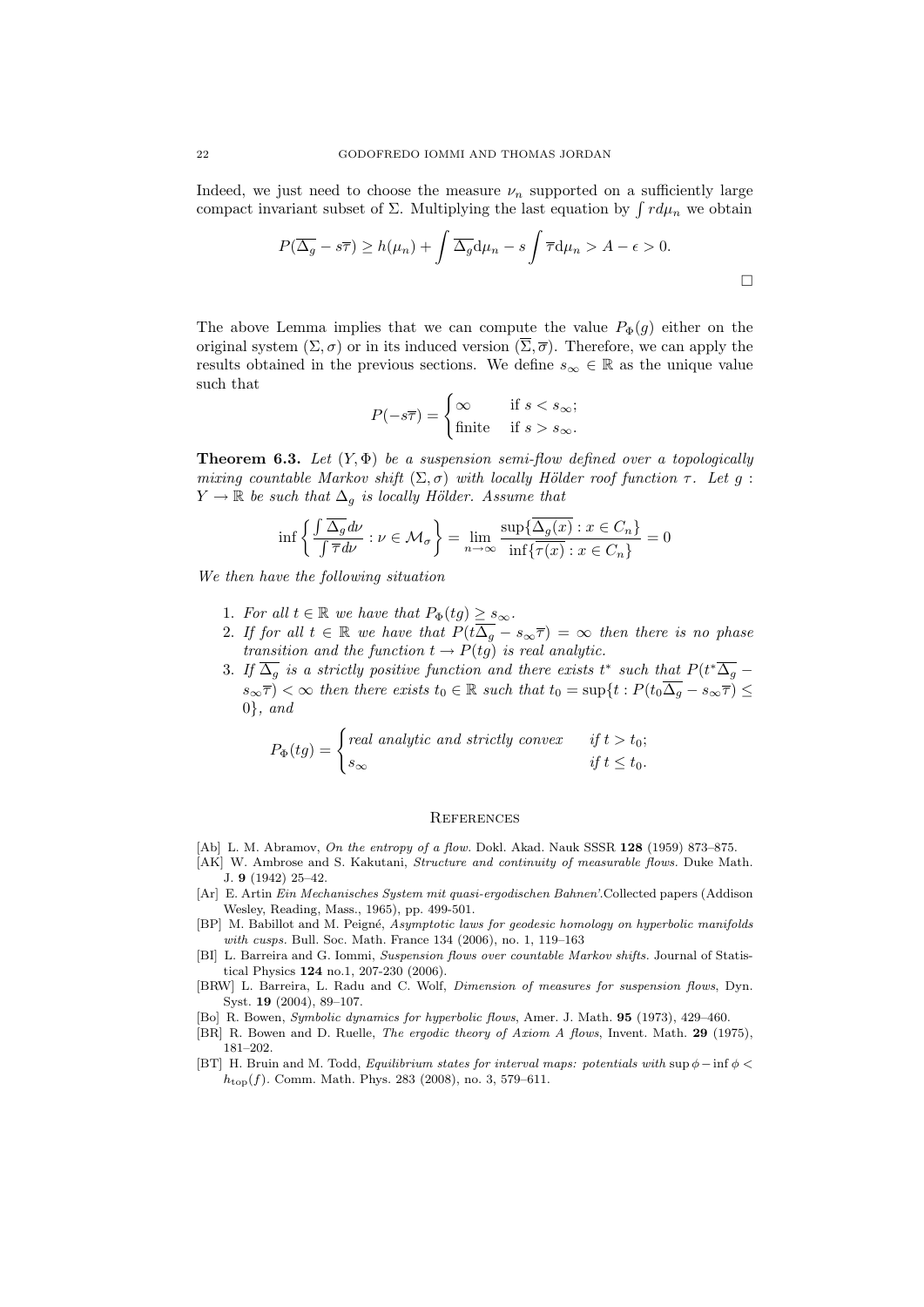- [BG] A.I Bufetov and B.M. Gurevich, Existence and uniqueness of the measure of maximal entropy for the Teichmuller flow on the moduli space of Abelian differentials. Sbornik Mathematics 202 (2011) 935–970.
- [BS] J. Buzzi and O. Sarig, Uniqueness of equilibrium measures for countable Markov shifts and multidimensional piecewise expanding maps, Ergodic Theory Dynam. Systems 23 (2003), 1383–1400.
- [CQ] Z. Coelho and A. Quas, Criteria for d-continuity. Trans. Amer. Math. Soc. 350 (1998), no. 8, 3257–3268.
- [DU] M. Denker and M. Urbański, Ergodic theory of equilibrium states for rational maps. Nonlinearity 4 (1991), no. 1, 103–134.
- [DGR] L. J. Díaz, K. Gelfert and M. Rams, Rich phase transitions in step skew products. Nonlinearity 24 (2011) 3391–3412.
- [FJLR] A. Fan, T. Jordan, L. Liao and M. Rams, Multifractal analysis for expanding interval maps with infinitely many branches Preprint arXiv:1110.2856
- [Gu1] B.M. Gurevič, Topological entropy for denumerable Markov chains, Dokl. Akad. Nauk SSSR 10 (1969) 911–915.
- [Gu2] B.M. Gurevič, Shift entropy and Markov measures in the path space of a denumerable graph, Dokl. Akad. Nauk SSSR 11 (1970) 744–747.
- [GK] B. Gurevich and S. Katok, Arithmetic coding and entropy for the positive geodesic flow on the modular surface, Mosc. Math. J.  $1$  (2001), 569–582.
- [Ha] U.Hamenstädt, Symbolic dynamics for the Teichmueller flow. Preprint available at http://www.math.uni-bonn.de/people/ursula/papers.html
- [HMU] P. Hanus, R. Mauldin and M. Urbański, Thermodynamic formalism and multifractal analysis of conformal infinite iterated function systems. Acta Math. Hungar. 96 (2002), no. 1-2, 27?-98.
- [Ho] F. Hofbauer, Examples for the nonuniqueness of the equilibrium state. Trans. Amer. Math. Soc. 228 (1977), no. 223–241.
- [HK] F. Hofbauer and G. Keller, Equilibrium states for piecewise monotonic transformations. Ergodic Theory Dynam. Systems 2 (1982), no. 1, 23–43.
- [IR] I. Inoquio-Renteria and J. Rivera-Letelier, A Characterization of hyperbolic potentials of rational maps. arXiv:1109.0646
- [Io1] G. Iommi, *Multifractal analysis for countable Markov shifts*. Ergodic Theory Dynam. Systems 25 (2005), no. 6, 1881–1907.
- [Io2] G. Iommi, Thermodynamic formalism for the positive geodesic flow on the modular surface. arXiv:1009.4623
- [IT] G. Iommi and M. Todd, Transience in Dynamical Systems. Preprint arXiv:1009.2772
- [JKL] J. Jaerisch, M. Kesseböhmer and S. Lamei, *Induced topological pressure for countable state* Markov shifts arXiv:1010.2162
- [Ka1] S. Katok, Fuchsian groups. Chicago Lectures in Mathematics. University of Chicago Press, Chicago, IL, (1992). x+175 pp
- [Ka2] S. Katok, Coding of closed geodesics after Gauss and Morse. Geom. Dedicata 63 (1996), no. 2, 123–145.
- [KU] S. Katok and I. Ugarcovici, Symbolic dynamics for the modular surface and beyond. Bull. Amer. Math. Soc. (N.S.) 44 (2007), no. 1, 87–132
- [Ke] T. Kempton, Thermodynamic formalism for suspension flows over countable Markov shifts Nonlinearity 24 (2011) 2763–2775.
- [MU1] R. Mauldin and M. Urbański, Dimensions and measures in infinite iterated function systems, Proc. London Math. Soc. (3) 73 (1996) 105–154.
- [MU2] R. Mauldin and M. Urbański, Gibbs states on the symbolic space over an infinite alphabet, Israel J. Math. 125 (2001), 93–130.
- [MU3] R. Mauldin and M. Urbański, *Graph directed Markov systems: geometry and dynamics* of limit sets, Cambridge tracts in mathematics 148, Cambridge University Press, Cambridge 2003.
- [Ol] K. Oliveira. Equilibrium states for non-uniformly expanding maps. Ergodic Theory Dynam. Systems 23 (2003), no. 6, 1891–1905.
- [PP] W. Parry and M. Pollicott, Zeta Functions and the Periodic Orbit Structure of Hyperbolics Dynamics, Astérisque 187-188, 1990.